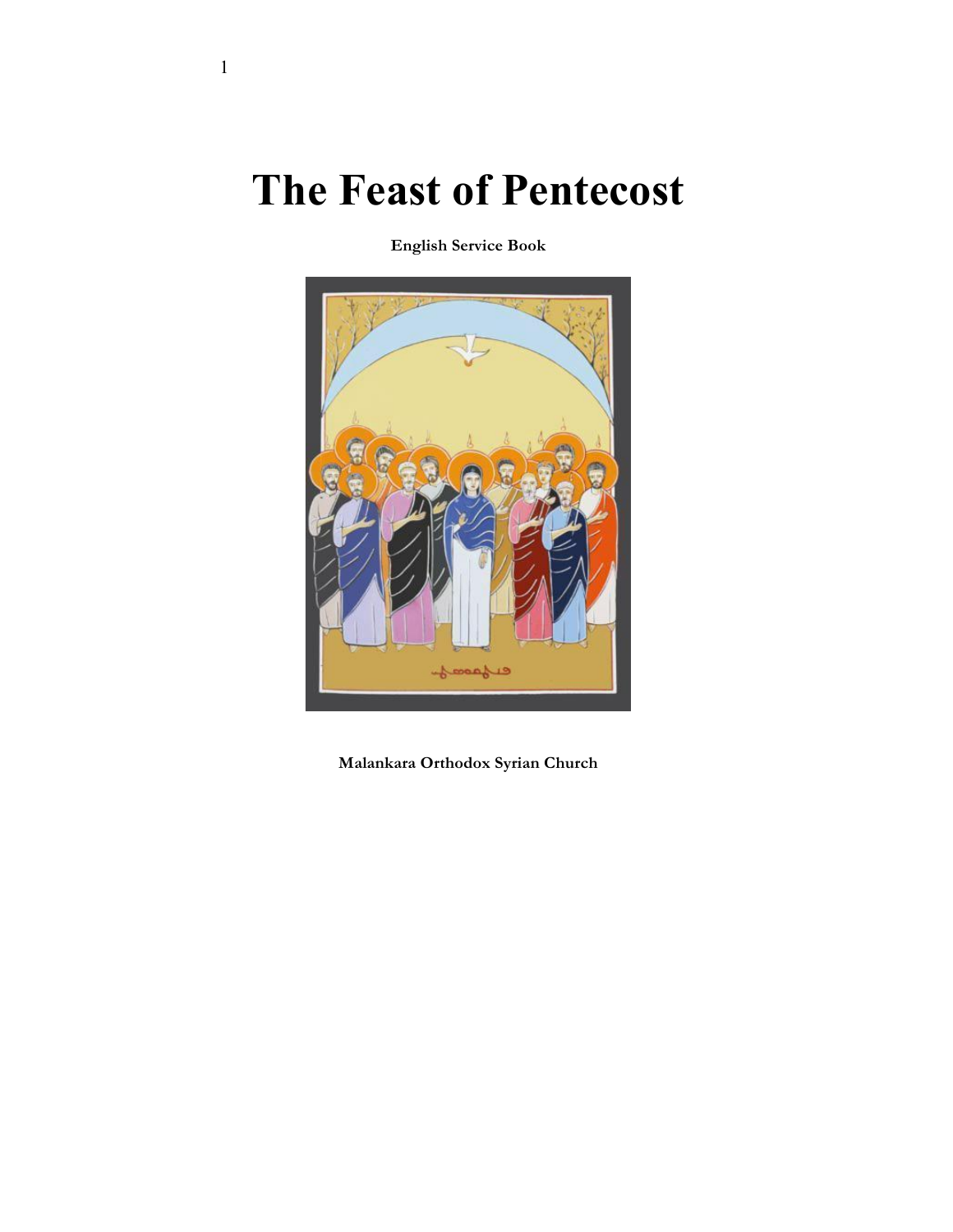By the grace of God, this work was completed for the benefit of the English-speaking faithful through the help of St. Gregorios Mission Parish, Spokane WA.

This Order for the Feast of Pentecost is based on prose translations from the *Ma'de'dono* (The Book of the Church Festivals) Published by Metropolitan Mor Athanasius Yeshue Samuel of blessed memory and Fr. Baby Varghese in *The Order of the Prayers of the Major Feasts* (Malankara Orthodox Church Publications, 2013).

*This has been approved by the Diocesan Metropolitan for use in the Diocese of South-West America. If desiring to use in another Diocese, please receive the consent of the presiding Diocesan Metropolitan. Recordings of select hymns will be made available on the Diocesan website (www.ds-wa.org) to assist in learning the tunes. We pray that this may help our English-speaking faithful to participate and understand the meaningful liturgical hymns composed by our Church Fathers about the Feast of Pentecost.*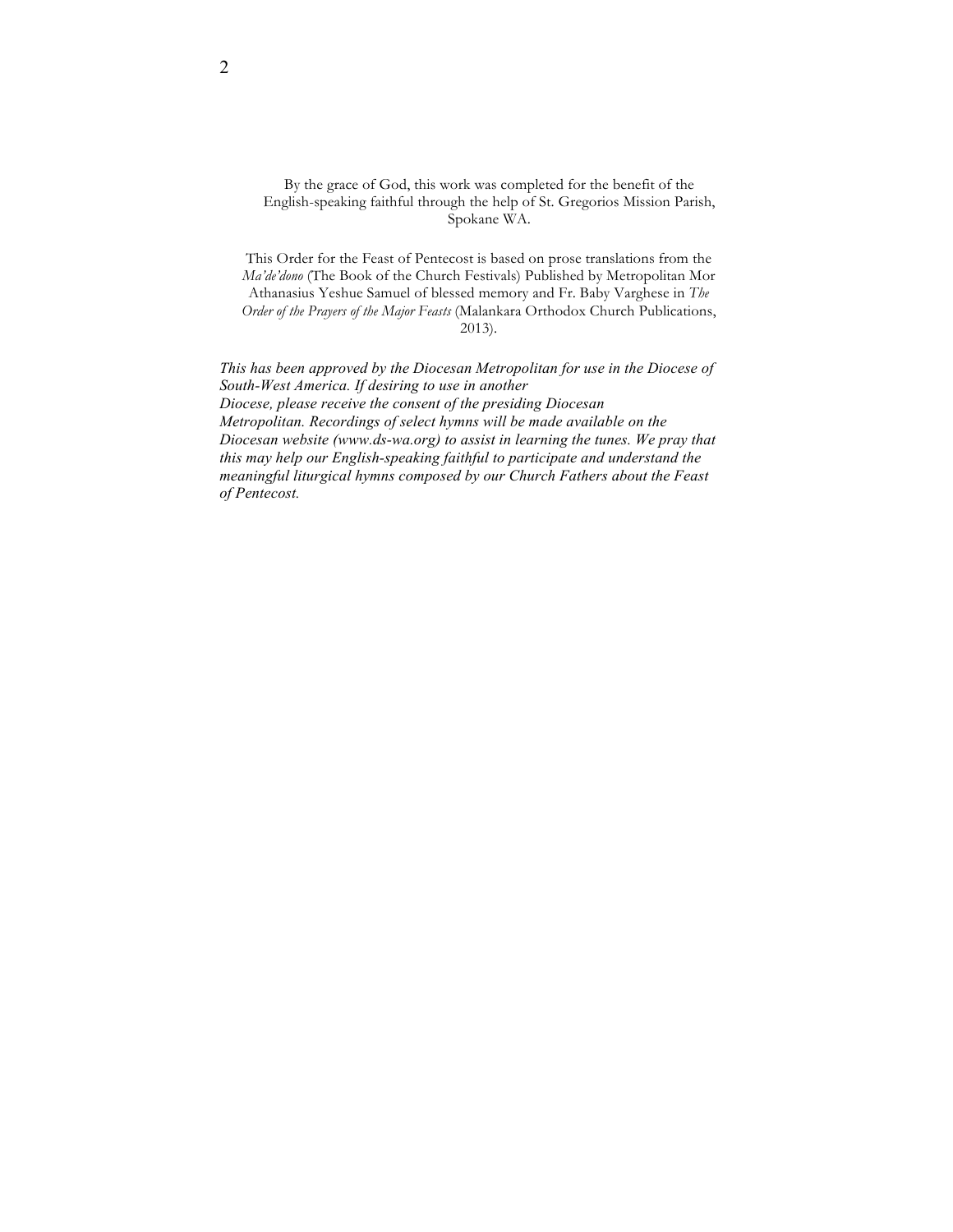# **THE ORDER OF SIOM BOORKE (KNEELING)**

*This feast always falls on Sunday, the fiftieth day after Easter. The service consists of three parts: The first is addressed to the Father, the second to the Son, and the third to the Holy Spirit. The Ma'de'dono instructs that the hymns of the first part are chanted in the third tone, those of the second in the fourth tone, and those of the third in the seventh tone. In Malankara Orthodox practice, however, the hymns of the service are sung entirely in the seventh tone.*

#### **FIRST SERVICE**

## **OPENING PRAYER**

Priest: Glory be to the Father, and to the Son and to the Holy Spirit.

- **People:** May His mercy and compassion be upon us, weak and sinful servants, in both worlds forever, Amin.
- Priest: Make us worthy, O Lord Who loves mankind, to satisfy our souls with the spiritual drink of the new wine of the Comforter Spirit so that, being purified and sanctified by Him, we may sing, with pure and holy tongues, praises to Your worshipped and hallowed name; Father, Son and Holy Spirit, now and forever.

**People:** Amin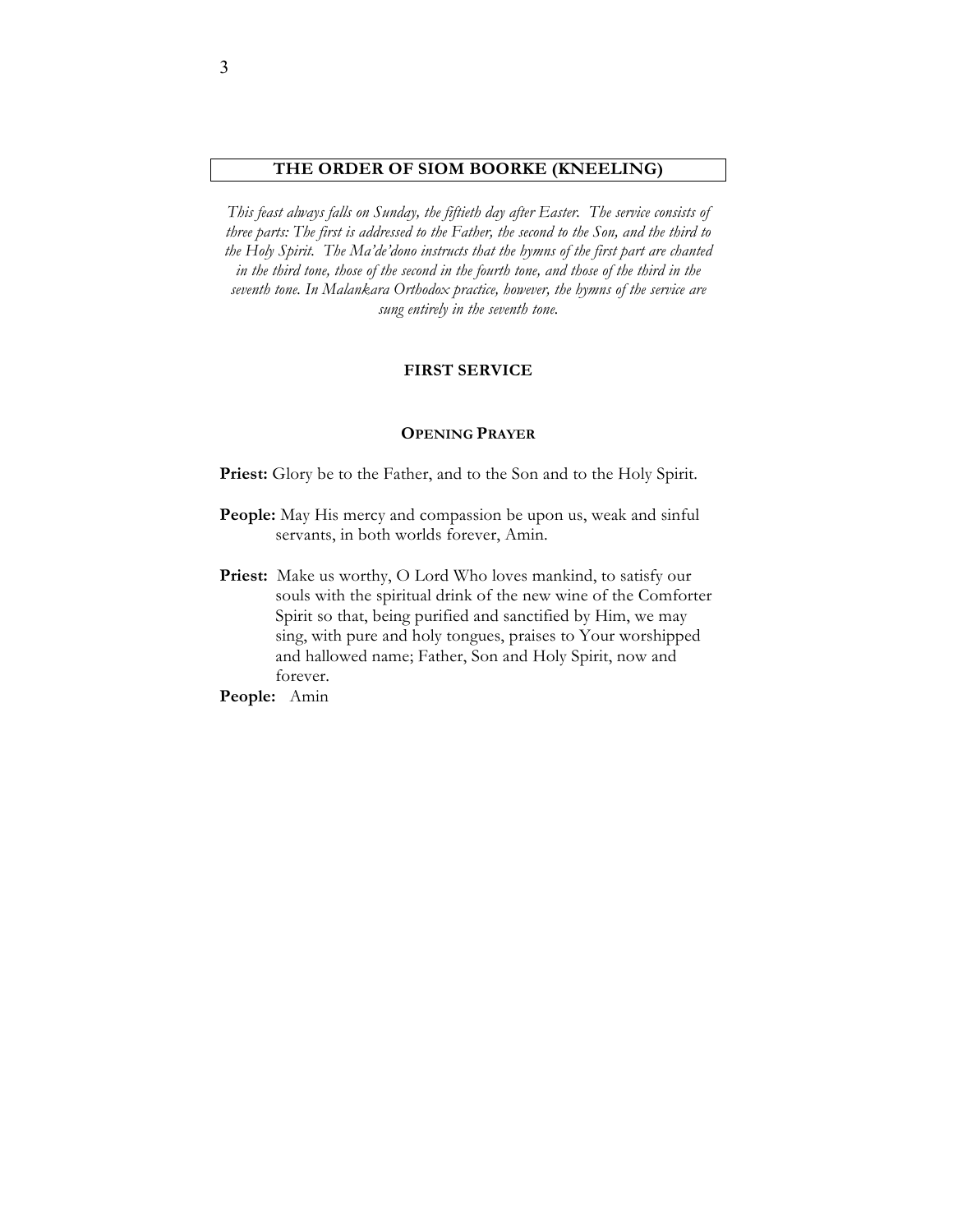# **Psalm 51**

Have mercy on me, O God, in Your loving kindness; in the abundance of Your mercy blot out my sin.

Wash me thoroughly from my guilt and cleanse me from my sin. For I acknowledge my fault and my sins are before me always.

Against You only have I sinned and done evil in Your sight, that You may be justified in Your words and vindicated in Your judgment. For I was born in guilt and in sins my mother conceived me.

But You take pleasure in truth and You have made known to me the secrets of Your wisdom. Sprinkle me with Your hyssop and I shall be clean; wash me and I shall be whiter than snow.

Give me the comfort of Your joy and gladness, and the bones which have been humbled shall rejoice. Turn away Your face from my sins and blot out all my faults.

Create in me a clean heart, O God, and renew Your steadfast spirit within me. Do not cast me from Your presence and take not Your Holy Spirit from me.

But restore to me Your joy and Your salvation and let Your glorious spirit sustain me; that I may teach the wicked Your way and sinners may return to You.

Deliver me from blood, O God, God of my salvation, and my tongue shall praise Your justice. Lord, open my lips and my mouth shall sing Your praise.

For You do not take pleasure in sacrifices; by burnt offerings You are not appeased. The sacrifice of God is a humble spirit, a heart that is contrite God will not despise.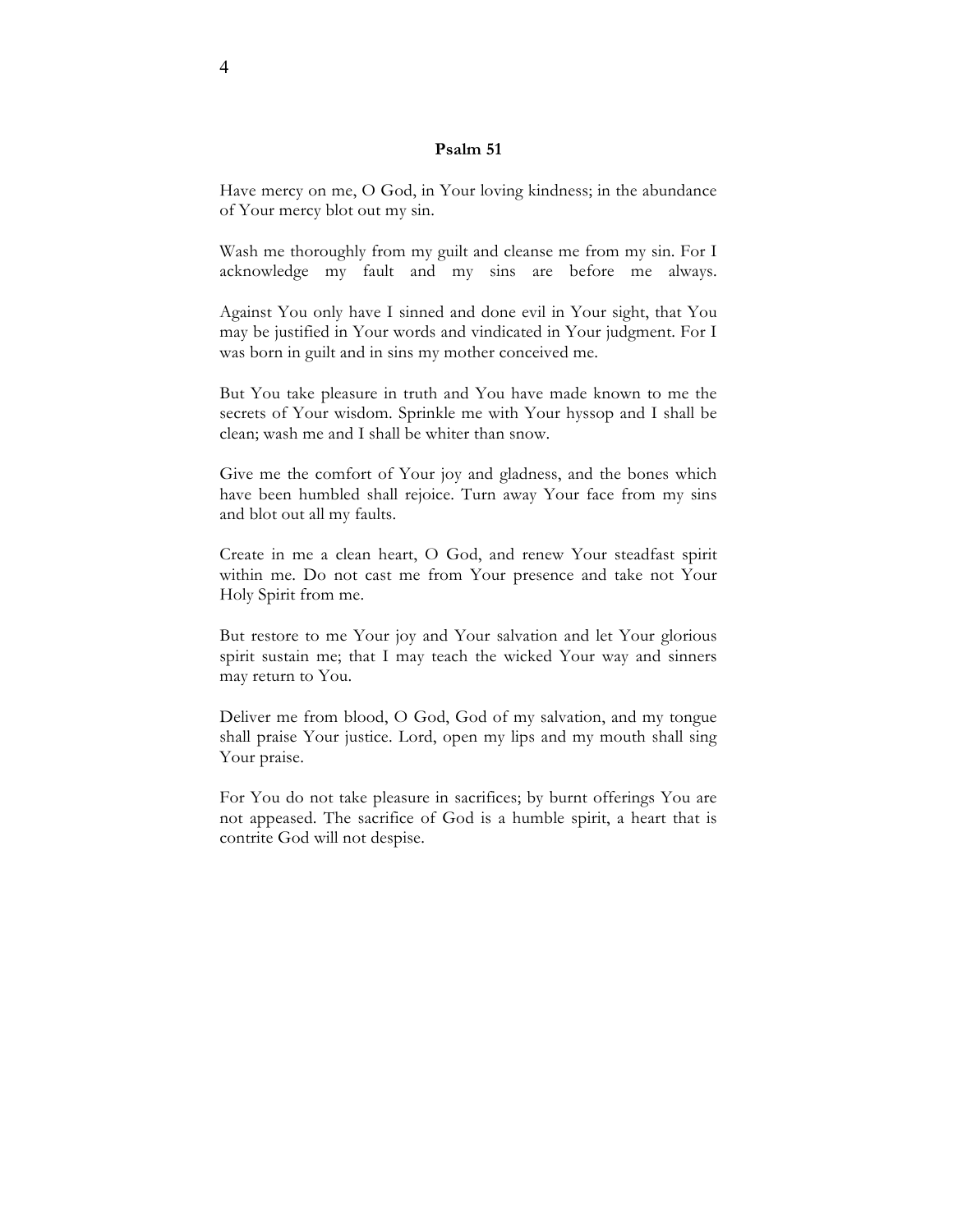Do good in Your good pleasure to Zion and build up the walls of Jerusalem. Then shall You be satisfied with sacrifices of truth and with whole burnt-offerings; then shall they offer bullocks upon Your altar.

And to you belongs the praise O God. *Barekmor* 

Priest: Glory be to the Father, Son and Holy Spirit People: From ages unto ages and forever more.

#### **ENIYONO**

*(Tune: Haw Dabshubho/Sathyamathaam)*

- 1. On this day He sent the true Promise Which He had made –To the disci-ples † O God, have mercy on us
- 2. Today He sent the Holy Spirit On His chosen –blessed apo-stles † O God, have mercy on us
- 3. The Spirit descended upon them And filled them all – with the glorious - gifts † O God, have mercy on us
- 4. O Lord, send –us Your Holy Spirit and enlighten – the eyes of our minds † O God, have mercy on us
- 5. Purify –and sanctify us all Savior, by Your – life-giving Sp-irit † O God, have mercy on us
- 6. He divi-ded the tongues of fire among His in-nocent disciples † O God, have mercy on us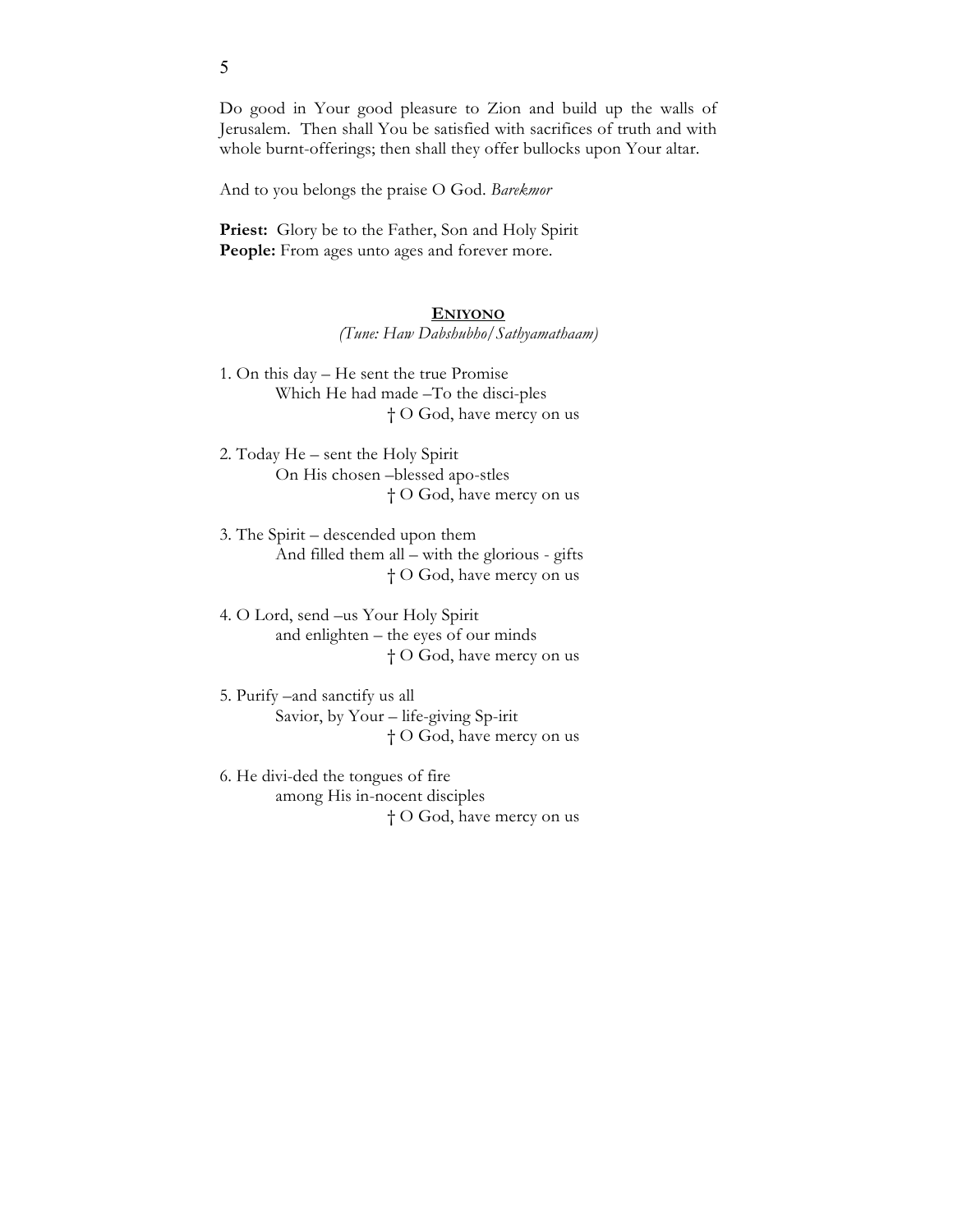7. He gave the – Holy Spirit to the apostles in – the likeness of - tongues † O God, have mercy on us

8. By His Spi-rit He bestowed wisdom that His a-postles preach the Gospel † O God, have mercy on us…*Barekmor*

*Shub'ho… Men olam…*

Let us all – praise the Holy Spirit Who descended – on the apo-stles † O God, have mercy on us

*Moriyo rahem alayn w'adarayn*

# 6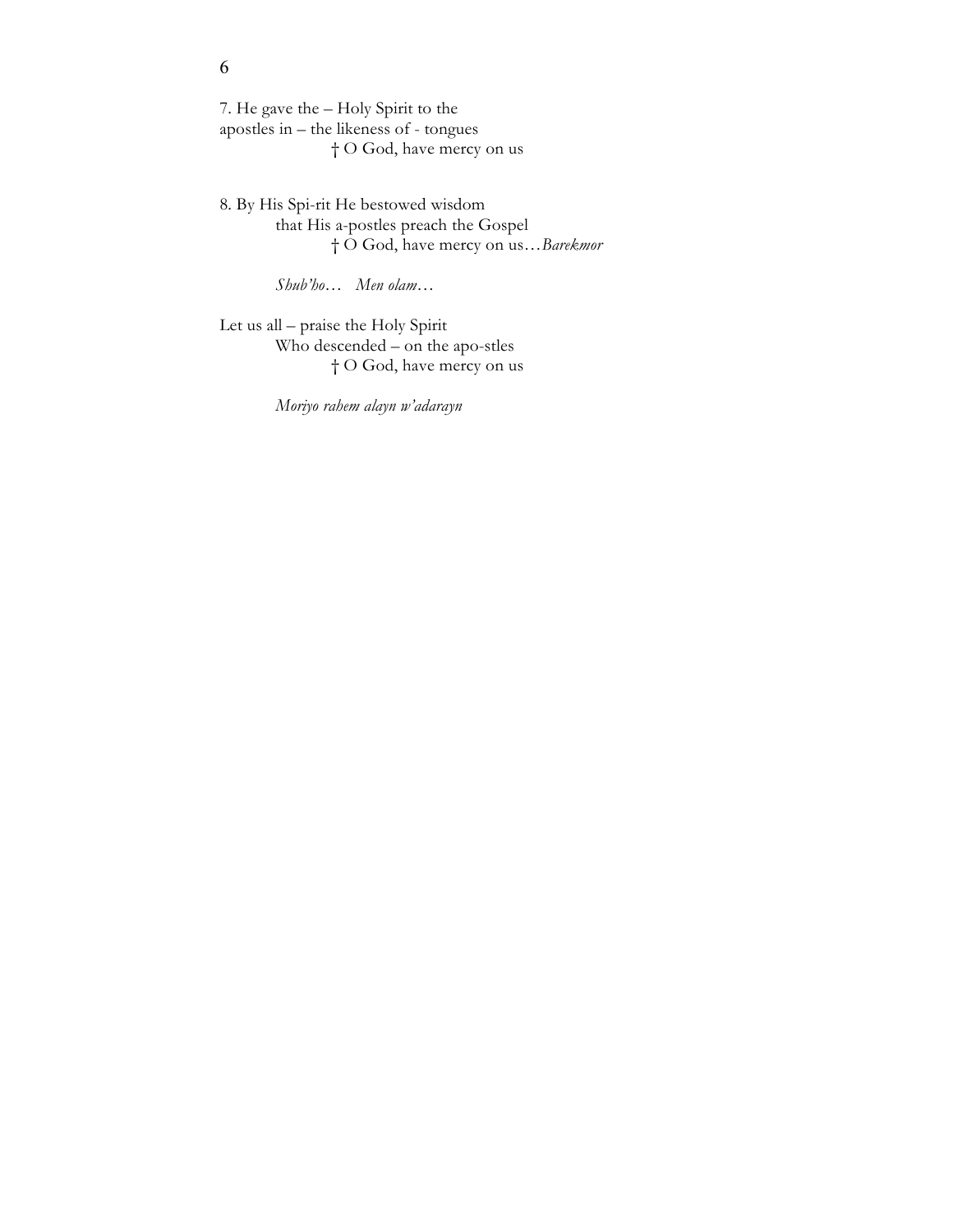# **PRAYER**

Priest: Awaken, O Lord, our hearts from the submersion of sin. Enlighten our minds by the spiritual radiance of Your Holy Spirit. Sanctify our souls by Your divine gifts, and grant wisdom to our intellects that we may understand the true and supreme worship of the consubstantial three Persons of the Godhead, now and forever.

**People:** Amin

# **CANON**

*Sing to the Lord, for He has triumphed gloriously; the horse and his rider He has thrown into the sea. (Ex 15:21)*

1. When Moses was hidden and veiled in the thick cloud, That stammerer hastened to speak eloquently Proclaiming the law written by God, When he shook off the filthiness of the body from the mind. He excelled in the mystical knowledge of the Holy Spirit And He offered praises in a divine - manner.

*He is mighty and glorious, the Lord Yahweh has become our Savior (Ex 15:2)*

2. That honorable, holy and glorious mouth commanded, saying: Let no one separate or disinherit My beloved ones Behold, I sit above with the Father on the glorious throne And pour the gift of the Holy Spirit upon those Who earnestly desire to be i-llu-mined

*Stoumen Kalos, Kurieleison*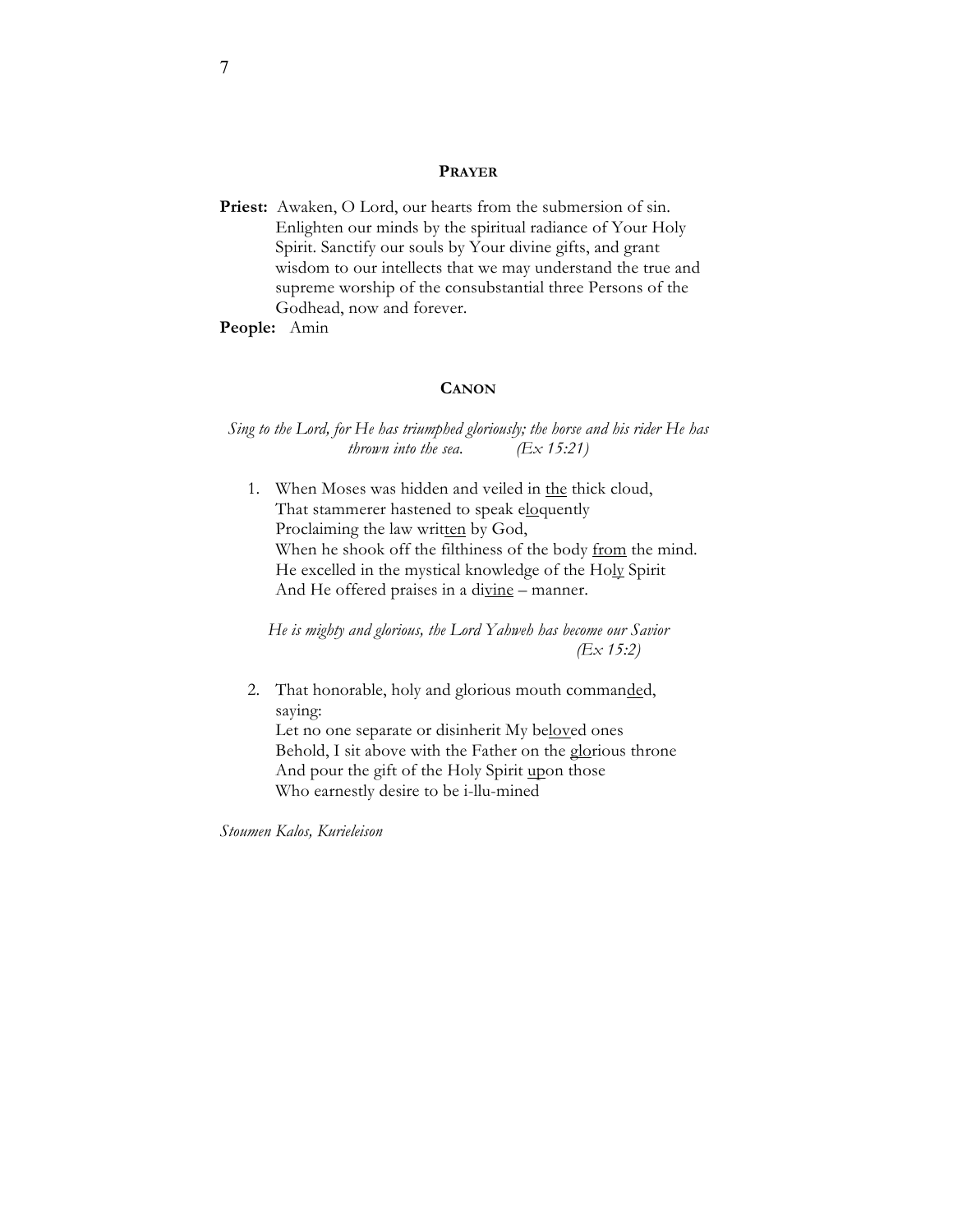#### **HUSOYO**

Priest: Let us all pray and beseech the Lord for mercy and compassion

- **People:** O merciful Lord, have mercy upon us and help us.
- Priest: Glory and thanksgiving, praise and adoration, and unceasing exaltation, truly at all times and hours, may we ascribe unto Thee, O Lord.

#### **PROMEON**

Priest: Glory to Him who is invisible, mysterious and beyond human comprehension, thought and mind. He, Who is self-existent, self sufficient, Maker and Author of all things visible and invisible and has no beginning and will continue with no end. The eternal, everlasting and the incomprehensible one true God, one nature, one authority and one will of the Father, the Son and the Holy Spirit. There is not in Him a name without a Person and no Person is younger or older than the other Person, neither is there any transformation or alteration of one Person to another in greatness and smallness. No name or Person is younger or separated from the Divine Substance. Whenever the Father is mentioned, the Son and the Spirit are of Him, and when the Son is mentioned, the Father and the Spirit are acknowledged in Him, and when the Spirit is mentioned the Father and the Son are included. The Father begets and is not begotten. The Son is begotten and does not beget. The Holy Spirit proceeds from the Father and takes from the Son and is consubstantial and co-essential with the Father. To Him be glory, honor and dominion at this time of the celebration of Pentecost and at all festivals, times, hours, seasons and through all the days of our life forever.

**People:** Amin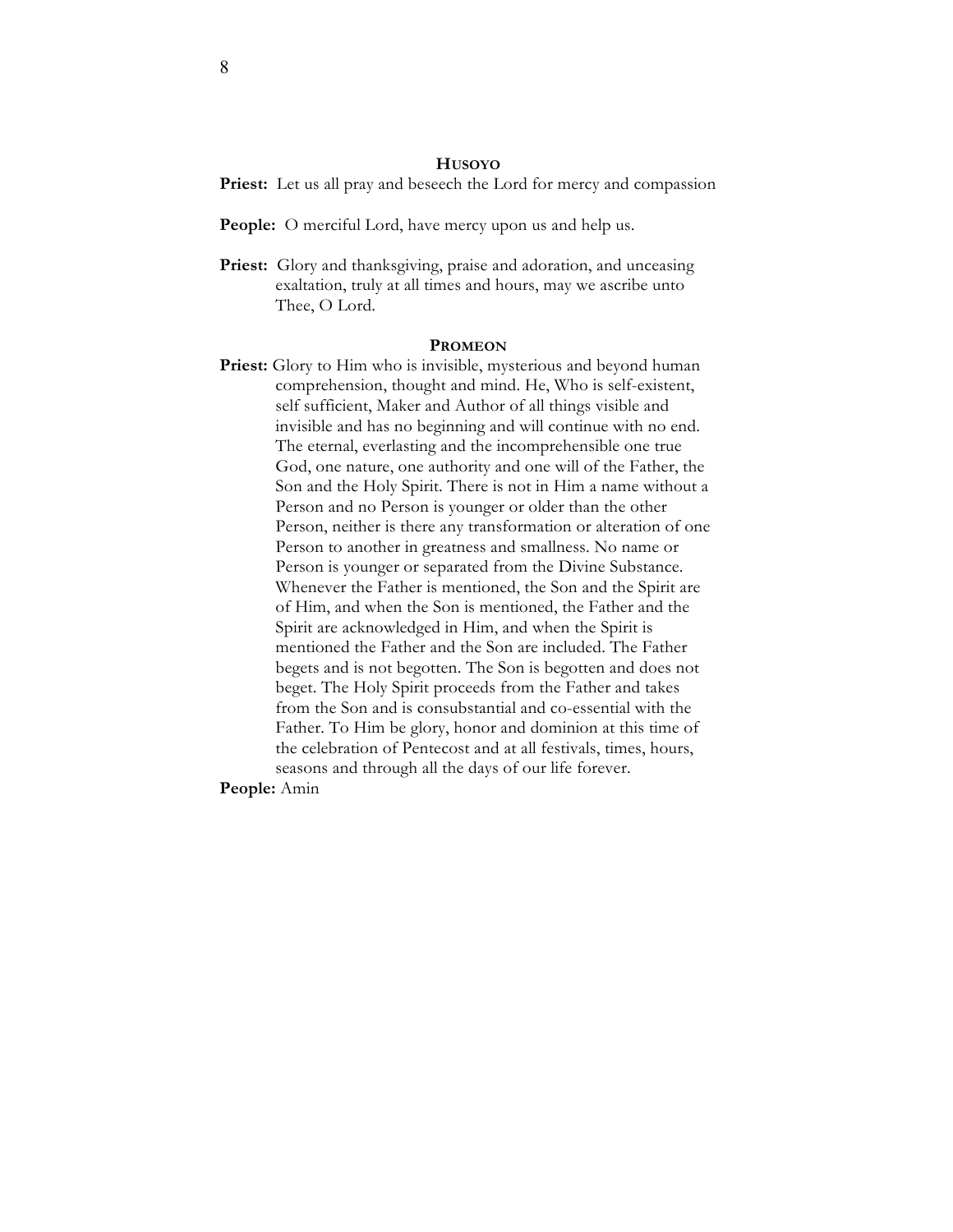#### **SEDRO**

**Priest:** O God, invisible, inscrutable, eternal and immeasurable, You Who are conceivable in the oneness of essence and are apprehensible in three Holy Persons, Who are understood in three characteristic attributes by all rational beings and are acknowledged one God in three worshipped Persons; a perfect Trinity of three perfect Persons; Father, Son and Holy Spirit; one sublime essence, one eternal nature, one true God. Because You were pleased, O God the Father, to restore man who was created in Your image, and who of his free will slid into idolatry, You sent Your Word and Your Son for our reformation. When He became man without any alteration, He told us plainly and explained to us the ineffability of the Godhead, and announced to us the unknown things and the hidden secrets of Your wisdom in that He knows You and in that He is of You. He also informed us about the third Light of the Godhead Who is the Person of the Holy Spirit, Who proceeds from You, O Father, in an unutterable manner. The Spirit of truth, the Spirit of wisdom, the Spirit of might, the Spirit of knowledge, the perfecting Spirit, the performer Spirit, the nonqualitative Spirit, the nonquantitative Spirit, the affectionate Spirit, the Spirit that confirms the prophets, the Spirit that instructs the apostles the Spirit that clothes the martyrs, the Spirit that guides the teachers; the beneficent Spirit, the powerful Spirit, the Almighty Spirit, the Spirit that is simple in His nature and manifold in His operation, Who is the fount of divine gifts and is consubstantial with You and with Your only Begotten Son, the Spirit Who spoke in the law through the prophets and the disciples, Who is near to all and fills all, Who effects sanctification with authority, and not entreatingly, upon those with Whom He is pleased; through Whom we beseech You on this glorious feast of Pentecost, on which the Holy Spirit descended upon the holy apostles, that He may also descend upon us, Your servants and worshippers, so You may fill us with His holy gifts. Uproot from us all the defilement of sin, raise us up as pure temples and presentable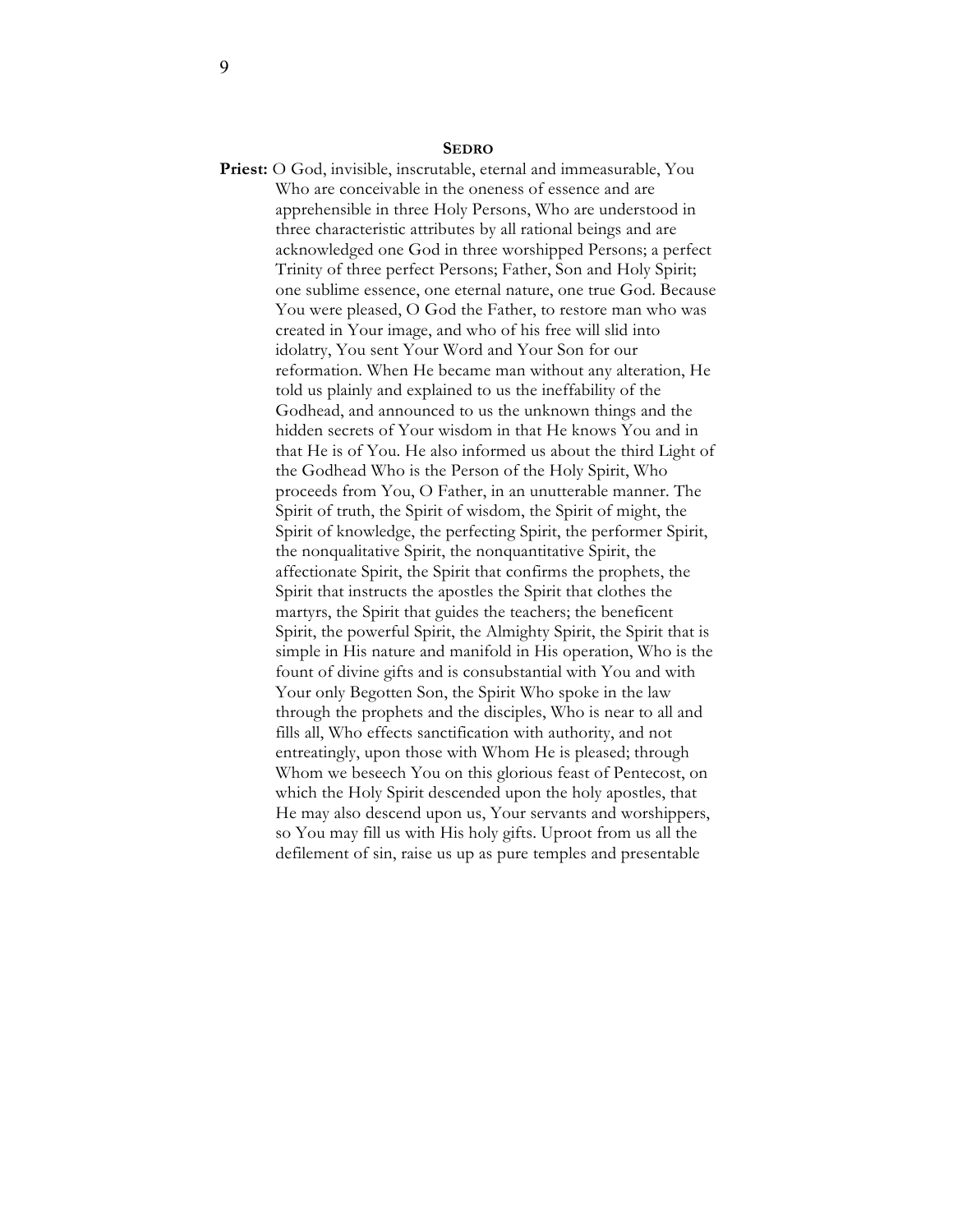habitations for Your dwelling and make us not submissive to the turbulence of the enemies and bring a good remembrance and a joyful repose to all the faithful departed, the children of the Holy Church; especially our parents, teachers and brethren, who have ended their lives in the true faith. For You reign over us, O God, the Father and Lord of all, with Your Only Begotten Son, Who quickens all, and Your Spirit the most blessed, worshipped, life-giving and consubstantial with You, now and forever.

# **People:** Amin

Priest: From God may we receive remission of debts and forgiveness of sins of both worlds forever and ever. **People:** Amin

#### **QOLO**

*(Enono Nuhro Shareero)*

The Holy – Spirit descended From on high this holy day Mixing with – mankind to make them The children of the kingdom. He fulfilled His promise and Comforted His Apostles and divided tongues for them That they - preach the Trinity To all Gentiles and nations

The Spirit - filled the apostles To preach the three holy names Glory to - Him who dispersed gifts On two holy festivals On the first feast they received His Holy Body and Blood On the second feast God gave to them - the Spirit and Pow'r Glory to Him for these gifts! …*Barekmor*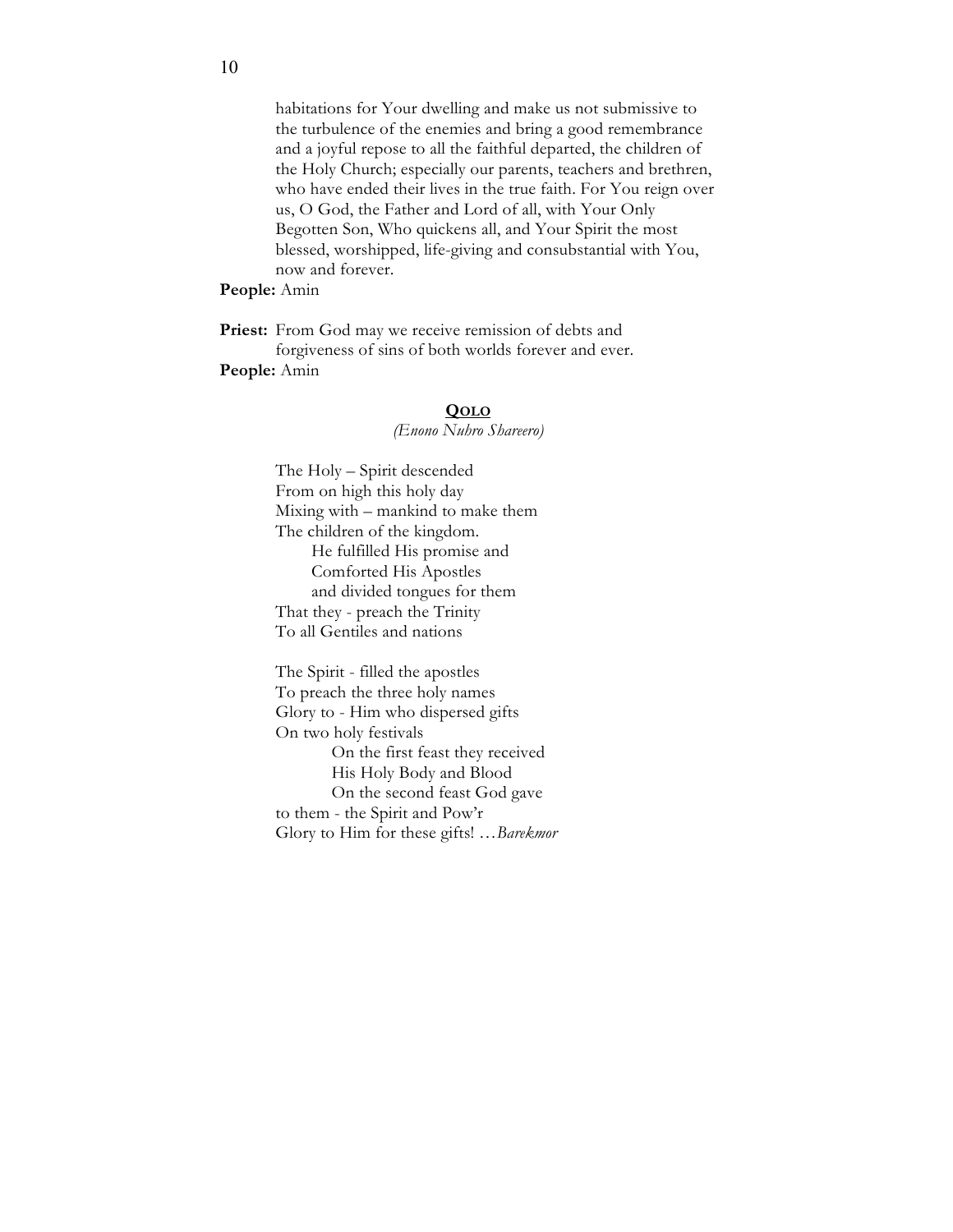*Shub'ho…* 

When the twelve – Holy Apostles Were granted the Comforter They were clothed - with unseen power and went to all creation preaching glad tidings of hope teaching many peoples and baptizing them with water In the – name of the Father, Son, and the Holy Spirit

*Men olam…*

God spoke with - Moses on Sinai In the burning bush saying Return to - Egypt and bring out the people of Israel Be a fortress to the kings and the guardian of the Church That all may give glory to The Fa-ther, Son, and Spirit, Myst'ry of the Trinity

*Moriyo rahem alayn w'adarayn*

# **ETRO**

*(Prayer with incense)*

Priest: O Holy and all hallowing, O Lord of truth, Who sanctified His holy apostles by His holy descent when He rested upon them in the likeness of fiery tongues. Sanctify, by Your Holy Spirit, this censer which we offer in Your presence. Grant to us thereby remission of debts and forgiveness of sins. Cleanse our hearts from all iniquity by continually visiting us with Your mercies. We praise You, worship You and glorify You with Your only Begotten Son and Your Holy Spirit, now and forever.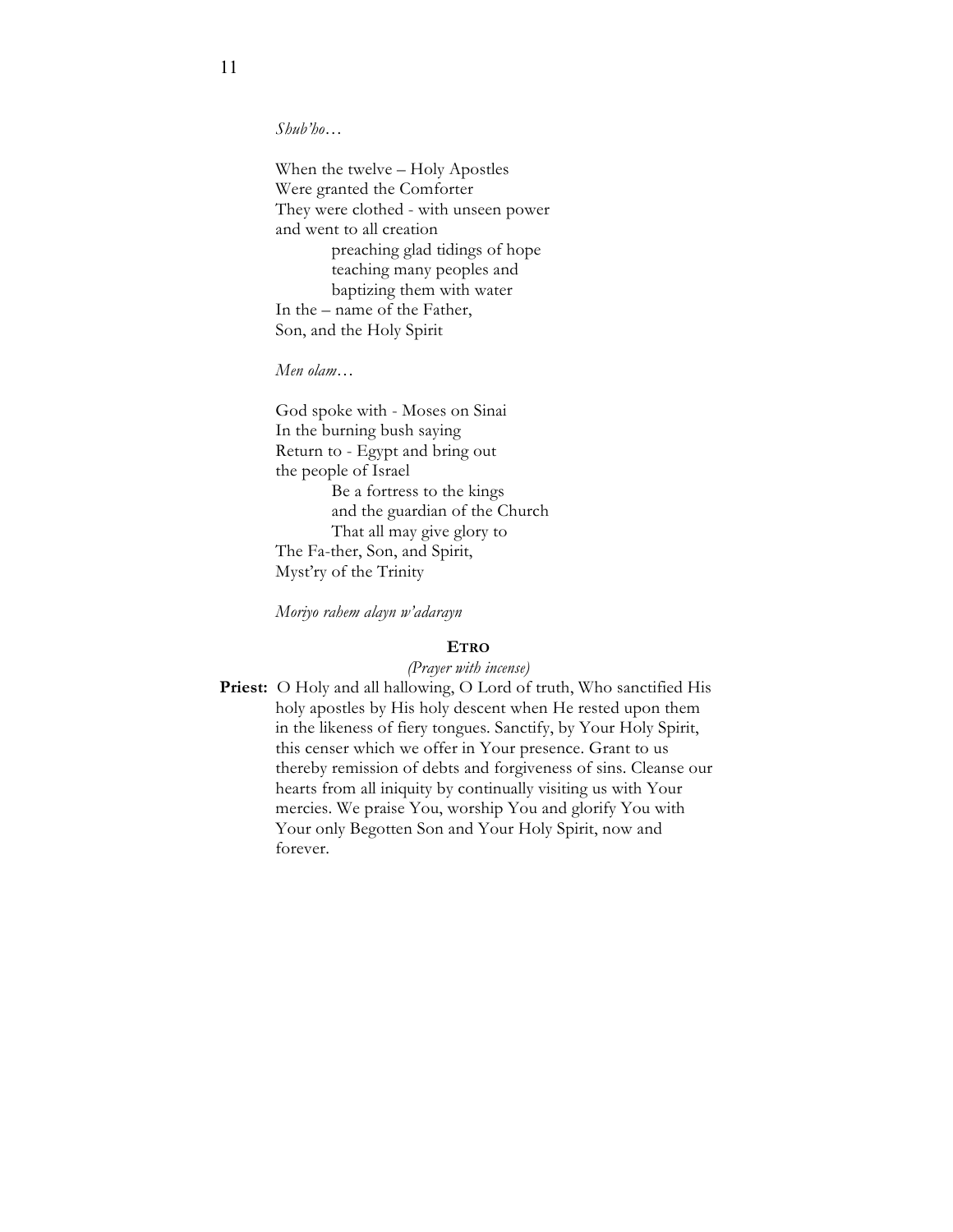**People:** Amin

# **ZOOMORO**

Listen to the prophets who Like channels of refined gold pour forth life from their mouths to the ears of those who listen Listen to the apostles who like trumpets cry aloud: Light, and Life, and the Kingdom have been prepared and preserved For all those who obey the Glad tidings of the Gospel

# **SCRIPTURE READINGS**

Genesis 11: 1-9 Judges 13: 24-14: 7

Acts 19: 1-6 I Cor 14: 20-25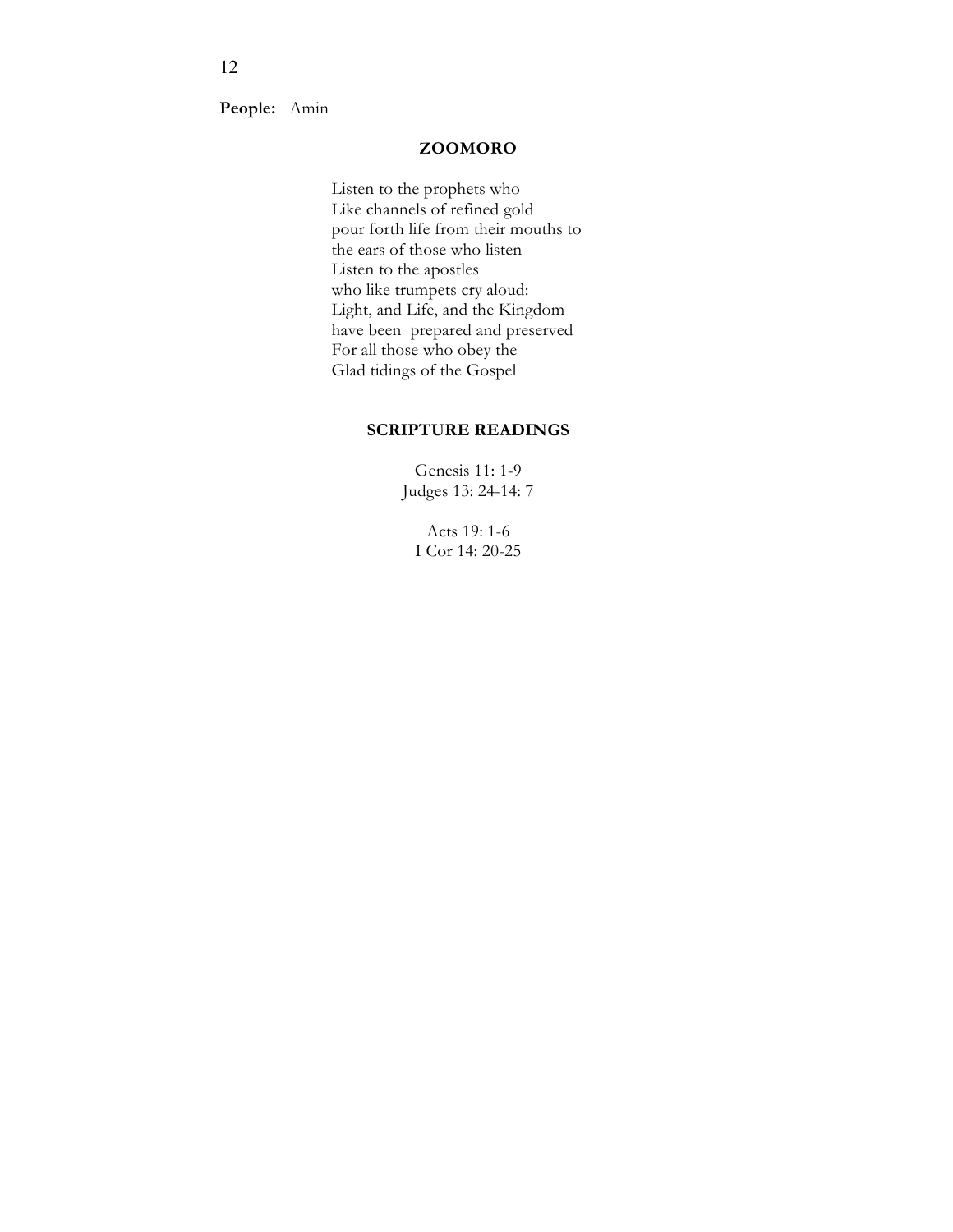# **GOSPEL**

*(Fethgomo)* Halleluiah, Halleluiah Your gentle Spirit shall lead me Into the way of life *(Ps 143:10)* Halleluiah

*(Incense is placed)*

**Deacon:** *Barekmor*. With stillness, fear and purity, let us attend and listen to the Good News of the living words of God, in the Holy Gospel of our Lord Jesus Christ, that is read to us.

**Priest:** †Peace be unto you all.

People: Make us worthy, O Lord God, with thy spirit

- Priest: The Holy Gospel of our Lord Jesus Christ, The life-giving proclamation from St. John the Apostle, who preaches the good news of life and salvation to the world.
- People: Blessed is he who has come and is to come: Glory be to Him who sent Him for our salvation, and may His mercy be upon us all, forever.
- **Priest:** Now, in the time of the (Dispensation) of our Lord and our God and Savior Jesus Christ, the Word of Life, † God who took flesh of the Holy Virgin Mary, these things thus came to pass. **People:** We believe and confess.

*(Priest reads from the Gospel of St. John 14: 1-17)*

Priest: †Peace be unto you all.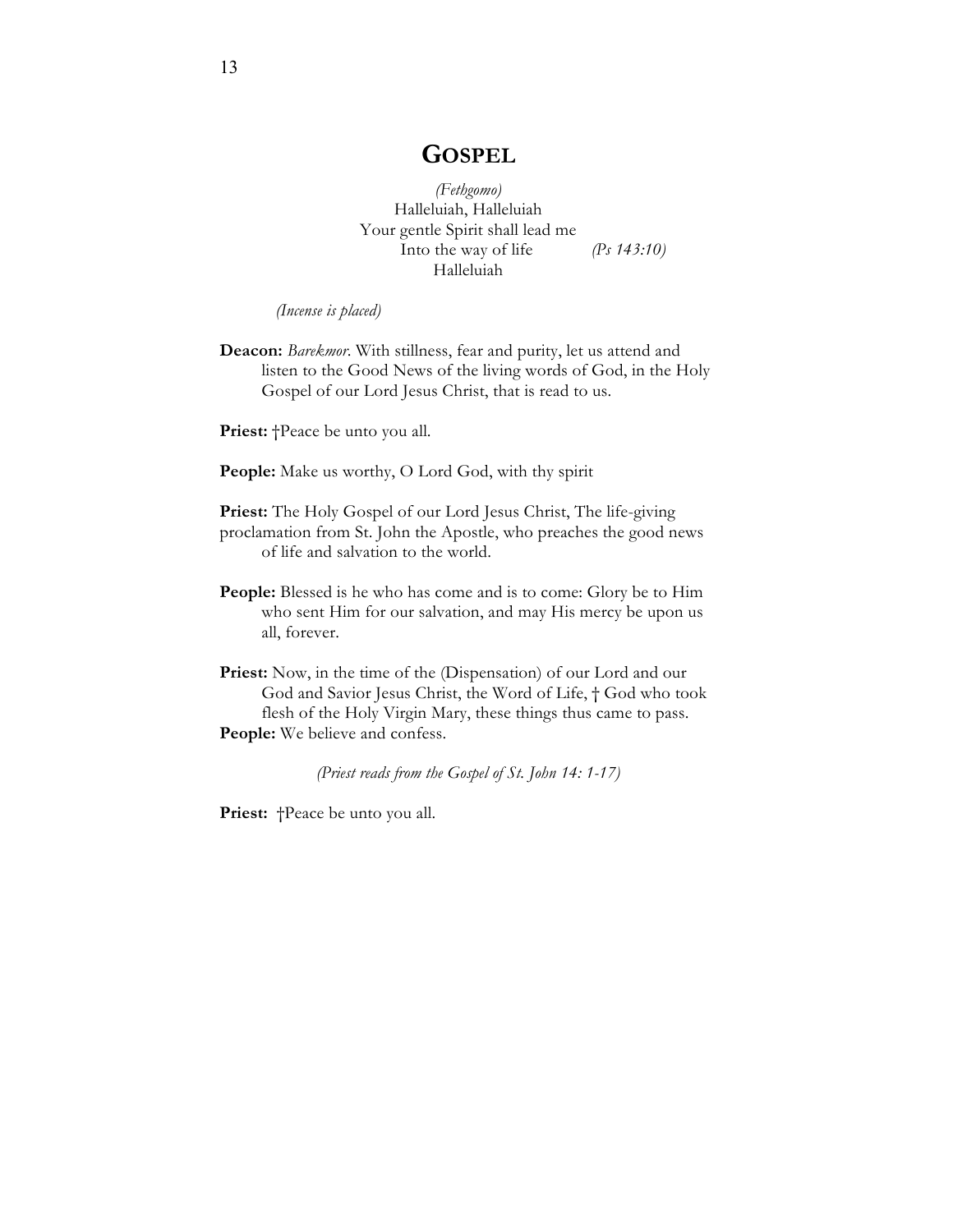# **LITANY**

**Deacon:** Let us stand well, and with voices pleasing to God respond, saying: Kurieleison

**People**: Kurieleison.

**Deacon:** O Lord, Who granted to us that we stand upright to pray on the holy days of Pentecost and on Sundays so that, in the light and the life which abide forever, we may be of good cheer in spiritual deeds, we beseech You.

**People**: Kurieleison

- **Deacon:** O Lord, Who by Your Resurrection pleasing unto God, raised us all, who had fallen on the ground because of the transgression of our Father Adam, the head of our race, we beseech You.
- **People**: Kurieleison
- **Deacon:** We, who through idolatry had become worshippers of the adversary and through the acknowledgement of the Holy Trinity have been made true worshippers by You, Who are one of the Holy Trinity, we beseech You.
- **People**: Kurieleison, Kurieleison, Kurieleison
- **Deacon:** Let us beseech the Lord and kneel down.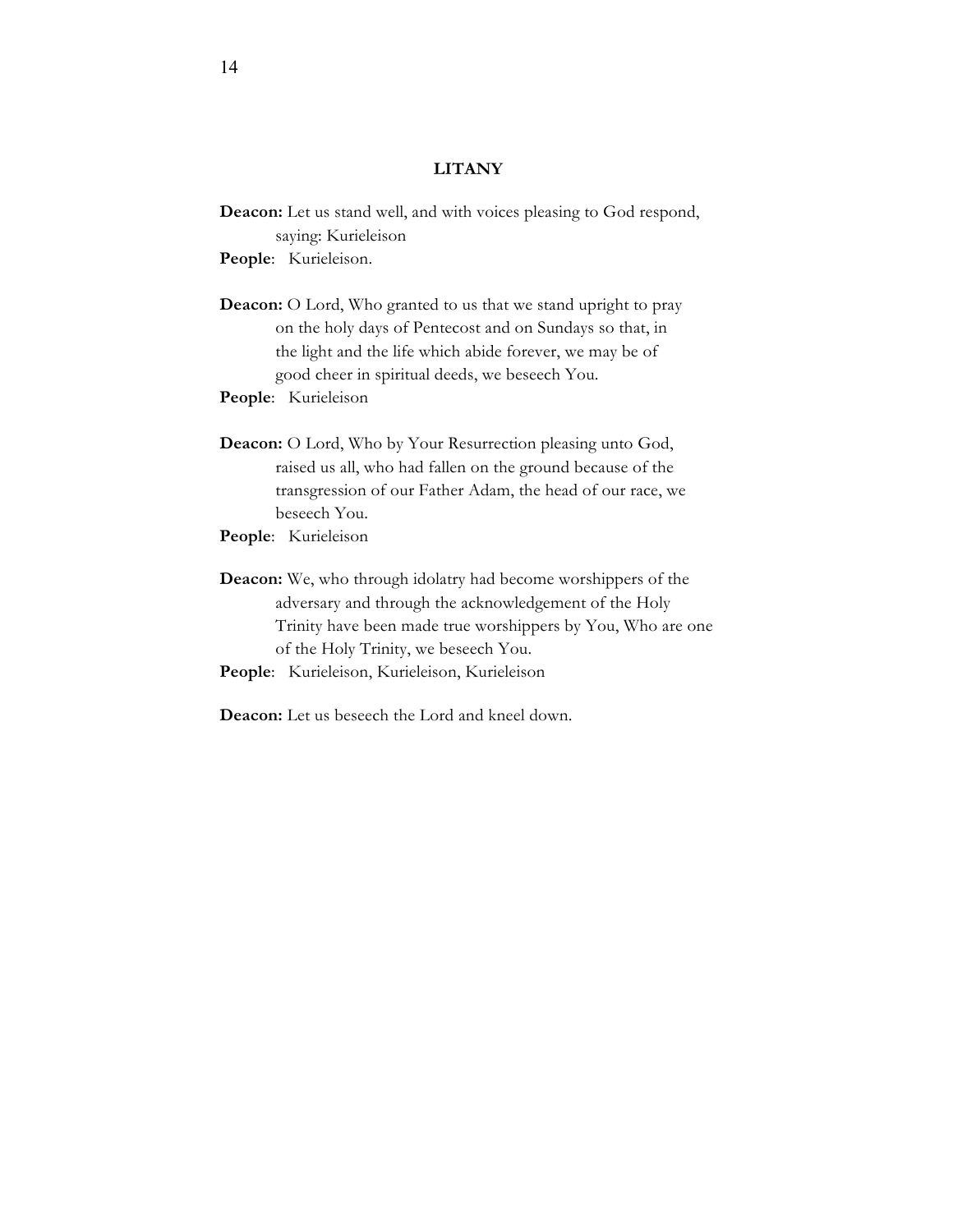*The celebrant kneels before the altar, and the clergy and the entire congregation do likewise. They gently touch one another's back with the tips of their fingers to alert each other, as did the disciples at the time of the descent of the Holy Spirit upon them, to prepare themselves for the coming of the Comforter. The deacons and the people shall all chant Kurieleison repeatedly until the priest concludes the following prayer*

#### **PRAYER**

*(Congregation continues to chant Kurieleison)*

# *(Inaudibly)*

Priest: We thank You, O Lord God, Father of all mercies, for when the days of Pentecost had come to an end, after the Resurrection of Your eternal Son, and while the disciples in Jerusalem were awaiting for His promise, You filled them with the Holy Spirit accompanied by the mighty sound which suddenly came down in the likeness of fiery tongues and rested upon each one of them so that all those who were under heaven and those who dwelt in Jerusalem became amazed and marveled and praised You, O Giver of all good gifts. Thus You sanctified, exalted and sent Your holy apostles to bring the human race to the knowledge of the Trinity, one Triune God, baptizing them in Your holy name, O Holy Father, and in that of Your Only begotten Son and of Your Holy Spirit, by Whom and with Whom, we also worship, praise, and glorify the Holy Trinity, one true God, now and forever and ever.

*(Audibly)* **Priest:** By the power of God, stand up!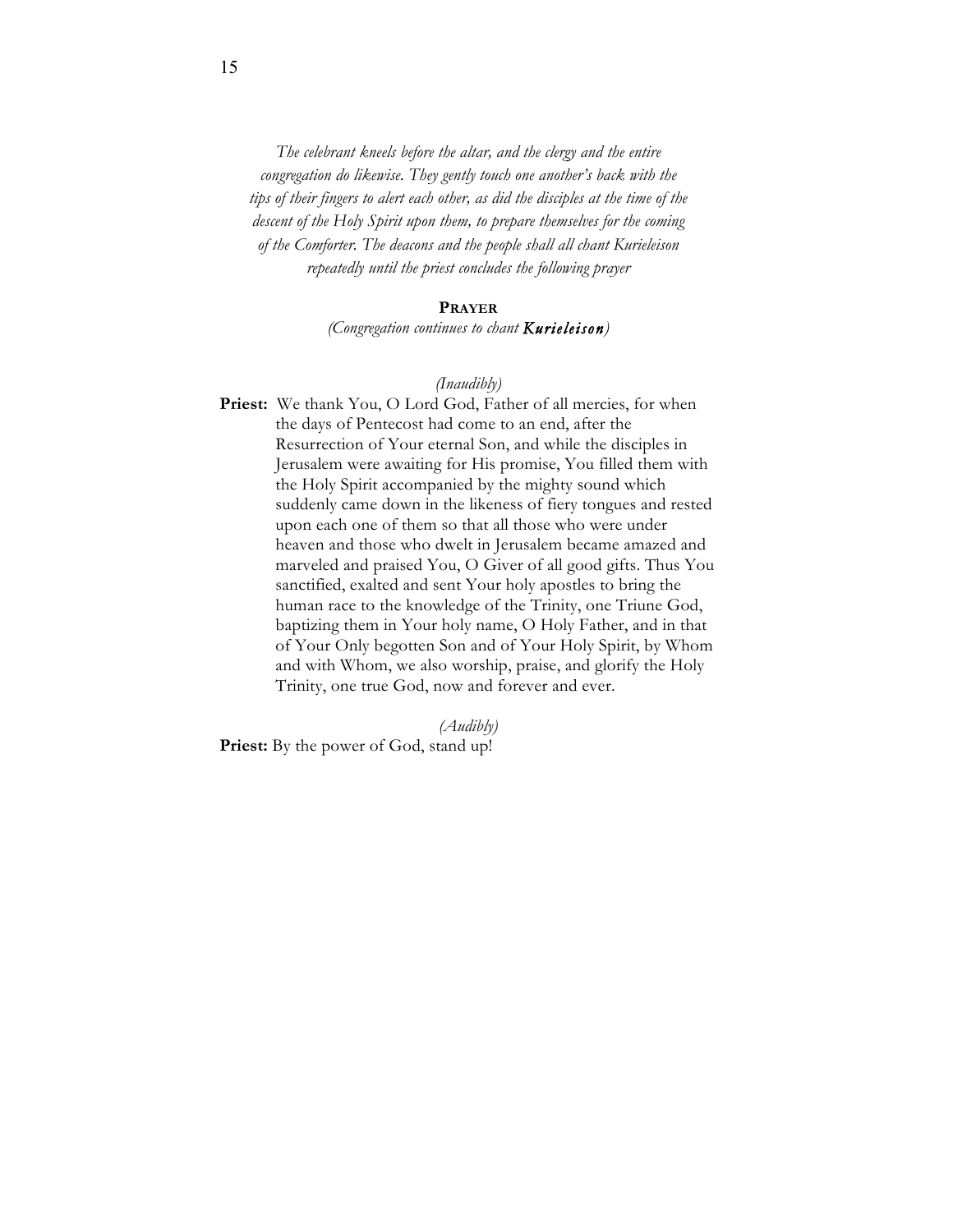*(The priest then sprinkles the altar, the clergy and the congregation)*

# **ANTIPHON**

When Christ our God willingly chose to suffer in the flesh and bore the passion for us He rose from among the dead Filling us with His life and raising us along with Him For we had gone astray and were dead because of our sins and we were brought to nothing So he put an end to the tyrannical reign of the Adversary who ruled us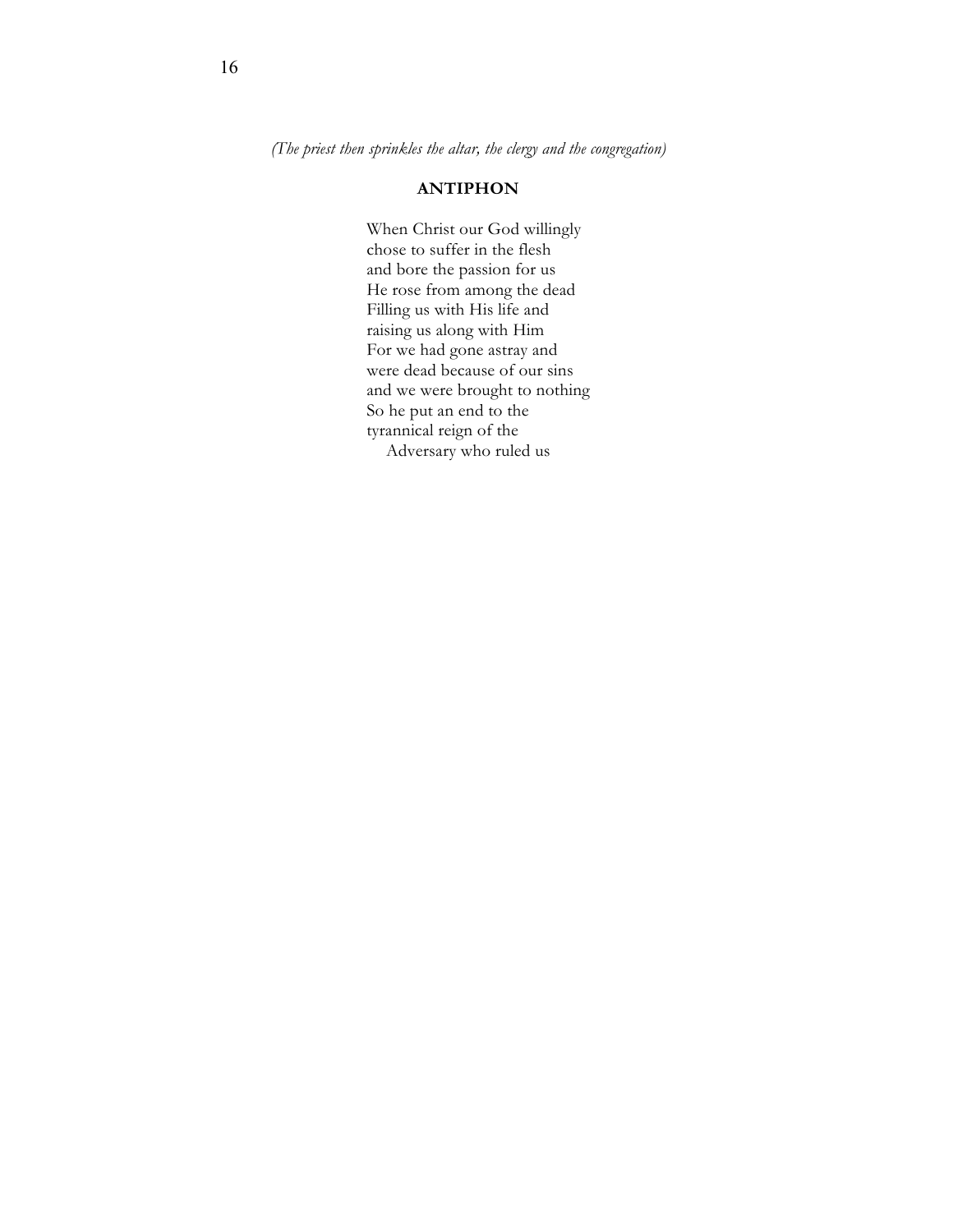# **SECOND SERVICE**

#### **OPENING PRAYER**

Priest: Glory be to the Father, and to the Son and to the Holy Spirit.

- **People:** May His mercy and compassion be upon us, weak and sinful servants, in both worlds forever, Amin.
- Priest: Our Lord, our God and our Savior Jesus Christ, renew Your Spirit within our intellects, our minds and our hearts. Subdue from us continually and bring to an end all the desires of the old man. Make us a newly born creation, which is renewed every day, so that we may offer to You glory with Your Father and Your Holy Spirit, now and forever.
- **People:** Amin

# **CANON**

*Blessed are You, Lord God of our fathers, glorious and exalted forever (Dan 3: 26 LXX)*

1. At the sound of instruments  $of$  music The nation fell down and worshipped the graven image Now the grace of the Comforter Spirit exhorts us To worship and praise the one Triune God. Who is equal in power, without beginning and is blessed <u>for</u>ever.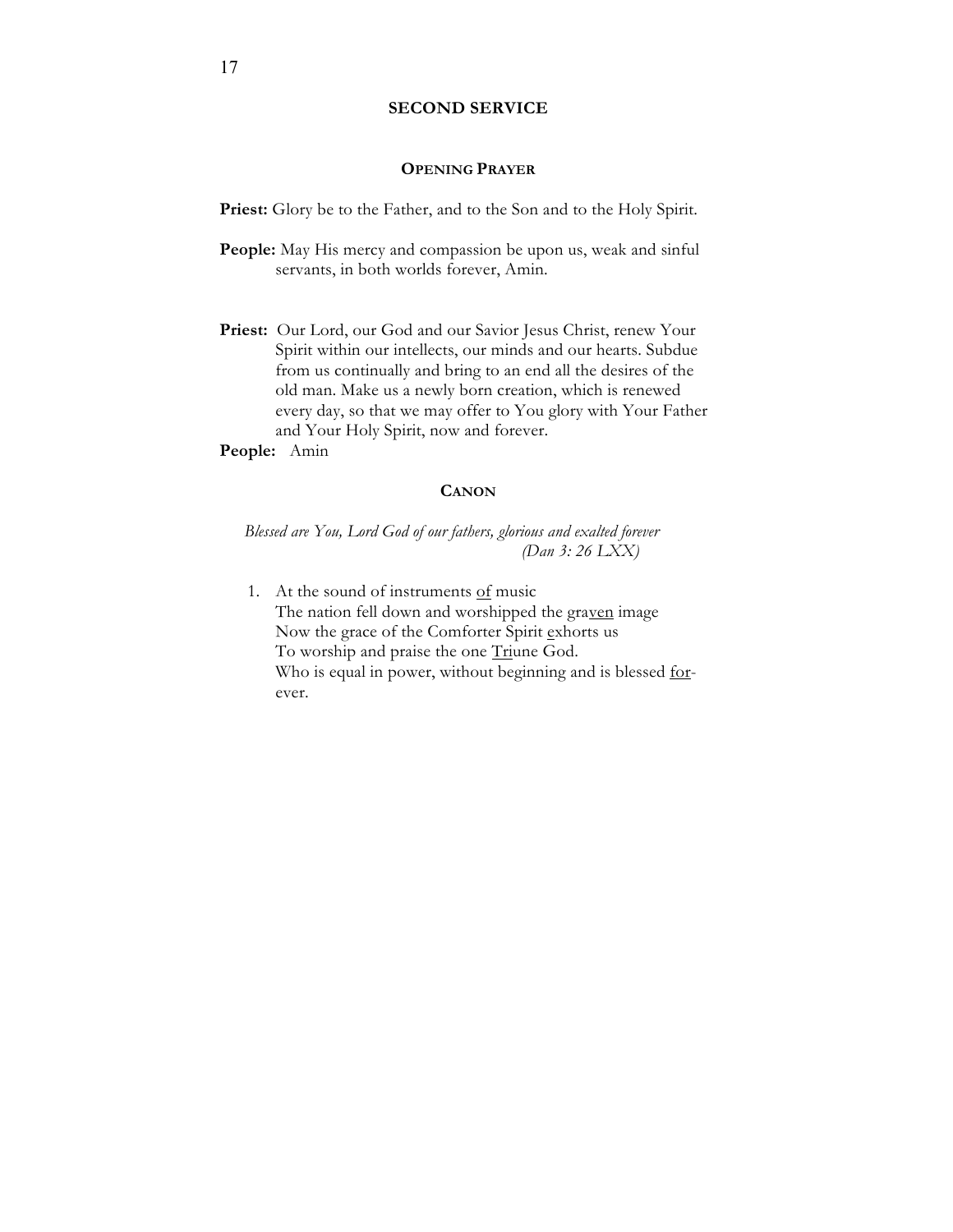*Bless the Lord, all you servants of the Lord, praise and exalt Him forever (Ps 134:1)*

2. In his saving commands, Christ declared to His chosen and unblemished apostles 'The Holy Spirit, the all-blessed, will abide and rest upon Each one of you in the likeness of fiery tongues; Through Whom the creation, that was made, cries out: Glory to You…*Barekmor*

*Shub'ho… Men olam…*

3. Glorious are the mouths of the prophets Inspired by the Spirit Who proclaimed Your coming in the flesh, O King. And who proclaimed the coming of the spirit from the Fatherly bosom Who is uncreated and is equal to You in dominion and creative power With the prophets, we the faithful, worship  $You – in fear.$ </u>

*Stoumen Kalos, Kurieleison* 

# **HUSOYO**

Priest: Let us all pray and beseech the Lord for mercy and compassion

- **People:** O merciful Lord, have mercy upon us and help us.
- Priest: Glory and thanksgiving, praise and adoration, and unceasing exaltation, truly at all times and hours, may we ascribe unto Thee, O Lord.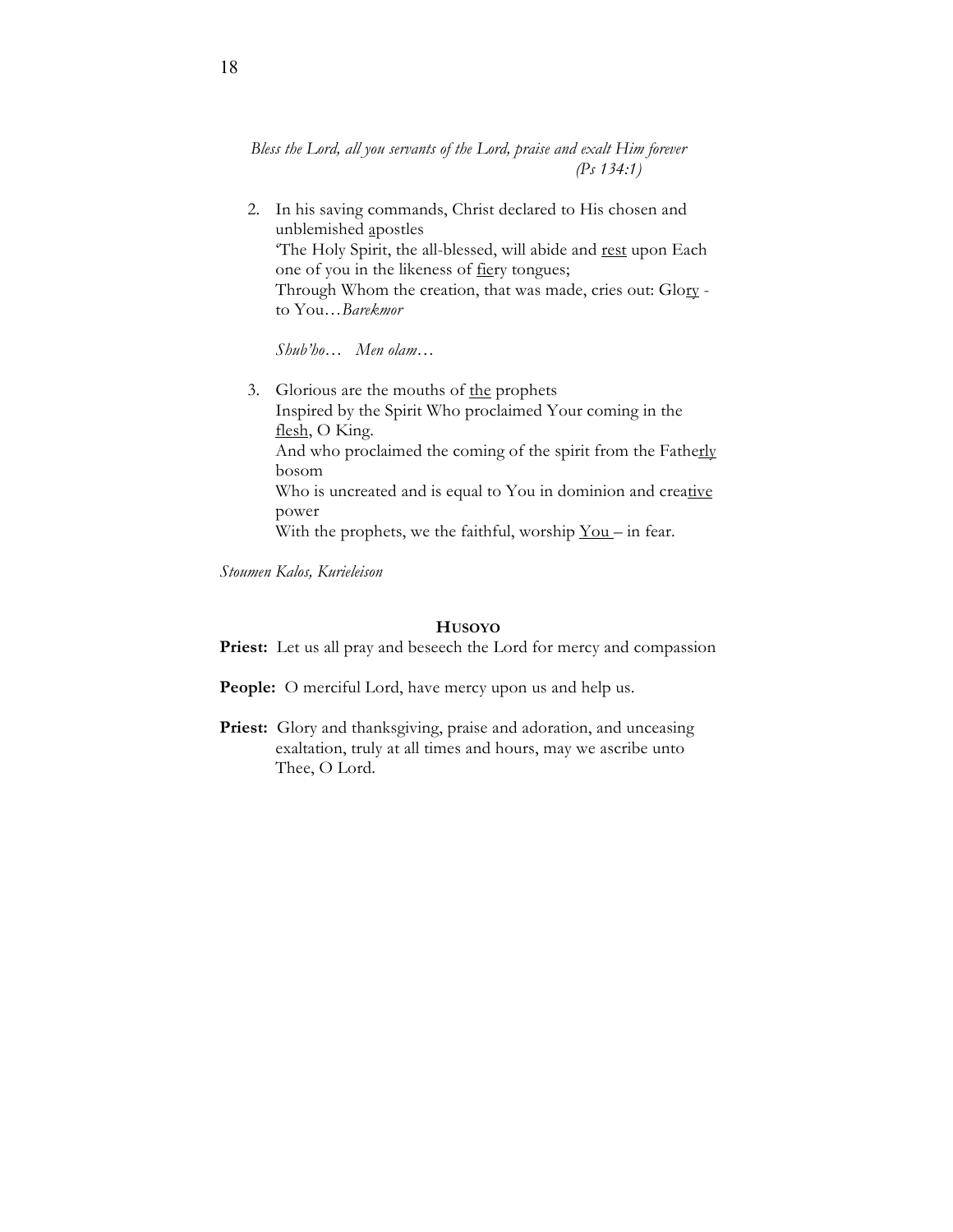#### **PROMEON**

Priest: Let us offer unceasing praise, prostrate adoration and continual thanksgiving to the Sun of righteousness and the incomprehensible brilliance Whose dazzling glory glittered in the Upper Room, thus assuring the thoughts of the twelve ignorant apostles as He divided tongues among the unlearned twelve so that they might speak with one harmony. He breathed on them and they received the Comforter Spirit. He granted them wisdom and said to them: "Go to the four quarters of the world and preach the true faith to the nations and turn the creation away from straying, towards one accord of the true faith." To Him be glory, honor and dominion at this time of the celebration of Pentecost and at all festivals, times, hours, seasons, and through all the days of our life forever.

# **People:** Amin

#### **SEDRO**

**Priest:** Christ our God, the enlightening brilliance of the conceptual Light, Who, with the Father and the Holy Spirit, is majestically blessed and sanctified by the heavenly hosts, Who wished to come down to us and associate Himself with us. Therefore, He accepted upon Himself to be born in the flesh of the Virgin Mary in order to fulfill all the things by which we were redeemed, namely, birth, baptism, crucifixion, death and resurrection. When He determined to ascend to his Father, he gathered His apostles on the Mount of Olives and by laying on them His holy Hands, He blessed them and granted to them abundant priestly gifts. He breathed on them, the Holy Spirit, saying: "Remain in Jerusalem until I send you the Holy Spirit from My Father and He will enlighten you and grant you the wisdom of His abundant gifts; but if I do not go away, the Comforter will not come to you." When He had assured His disciples of these promises, He ascended to heaven with a shout of joy and sat gloriously on the throne at His Father's right hand. And when the day of Pentecost was fulfilled, suddenly the Holy Spirit descended upon them. He bestowed on them divine gifts, adorned them with divine wisdom,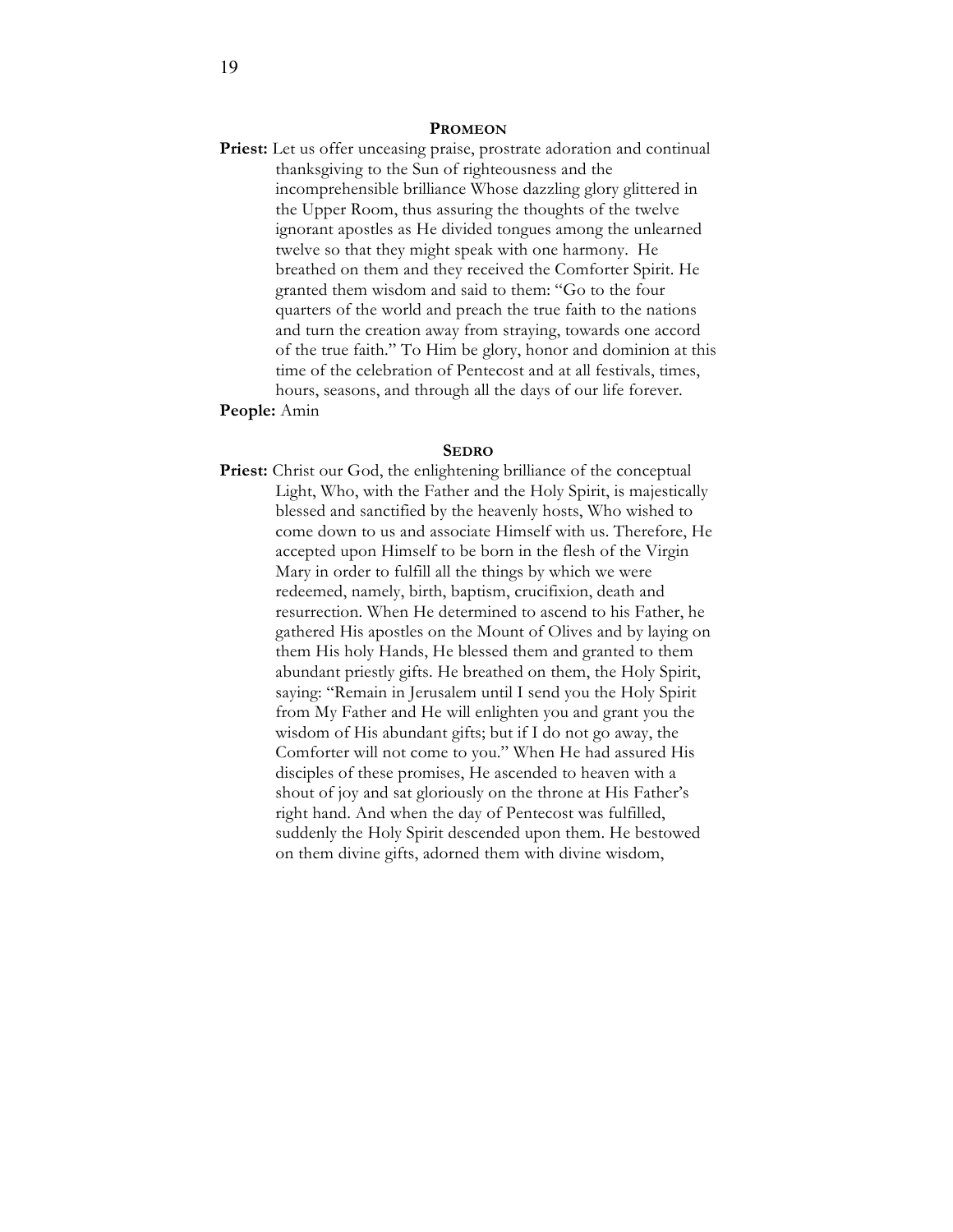enlightened them with spiritual doctrines and enriched them with tongues of all the nations. Today the unbelieving Jews stood in mourning when they beheld that those who were ignorant had become teachers of wisdom and were proven perfectors of the holy and divine Sacraments. Today, the holy apostles drank of the new divine wine from the gift of the Spirit, Who is holy and life-giving. Therefore, provoked by jealousy, the word went out from the Jews saying: these men are full of wine and are drunk. Today, Simon Peter leaps for joy. Andrew the son of Zebedee and the rest of the holy apostles are exceedingly happy and rejoice as they stand beholding that what was promised by the Only Begotten has been fulfilled in deed. Today, by the descent of the Comforter, the Upper Room has become the second Babylon, not as a punishment as it was in the confusion of tongues, as in the first one, but rather, by the power of the Holy Spirit, it has been enlightened by the light of grace so that the apostles might become wise for the preaching of the truth. Today Iscariot was put to shame when he saw the holy apostles, his friends, to have been changed by the enlightenment of their minds and intellects with the divine light of the heavenly mysteries. Even now, we beseech Your ineffable loving-kindness, O Lord, on this day of Pentecost to pour upon us the grace of Your Holy and life-giving Spirit, that we may be cleansed by Him from the thorny growth of sin. Make us worthy to offer You the spiritual fruits of virtue, faith, hope and true love. Bestow upon Your Holy Church peace and tranquility that proceed from You. Visit, O Lord, by Your mercies, the sick, the oppressed as well as those who have asked and are asking the prayers of our humble selves. By Your loving kindness, grant rest and make good commemoration to our parents, brethren, teachers and all the faithful departed. Together with them, we offer glory and thanksgiving to You and to Your Father and to Your Holy Spirit, now and forever.

#### **People:** Amin

Priest: From God may we receive remission of debts and forgiveness of sins of both worlds forever and ever.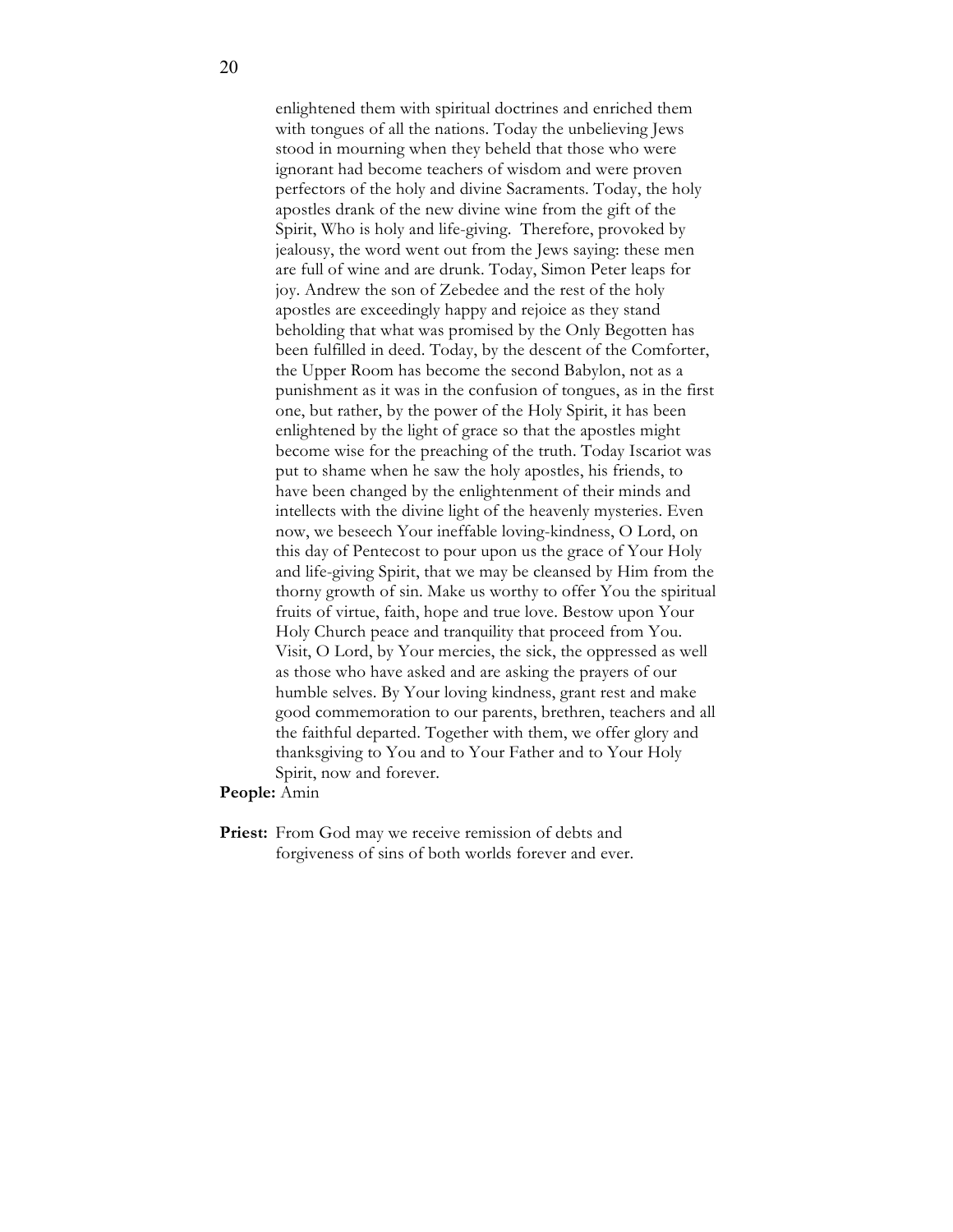**People:** Amin

# **QOLO**

# *Tune: Moriyo Moran*

O Lord, Our Lord On this day of Pentecost – the festival – of the seven weeks The Comforter In the likeness of fire – descended on – the Lord's apostles Perfecting them In the true faith, hope, and love – and from that room – they went out to preach Halleluiah They sought out the lost peoples – who went astray – and showed them the way

O Lord, Our Lord On the day of Your Ascension, you promised- to the Twelve saying I am going to the Father who shall send - the Comforter - who will confirm you He will teach you holy and hidden myst'ries - and He will arm - you against Satan Halleluiah You will turn the Gentiles from - error to the – True Orthodox Faith…*Barekmor*

*Shub'ho…*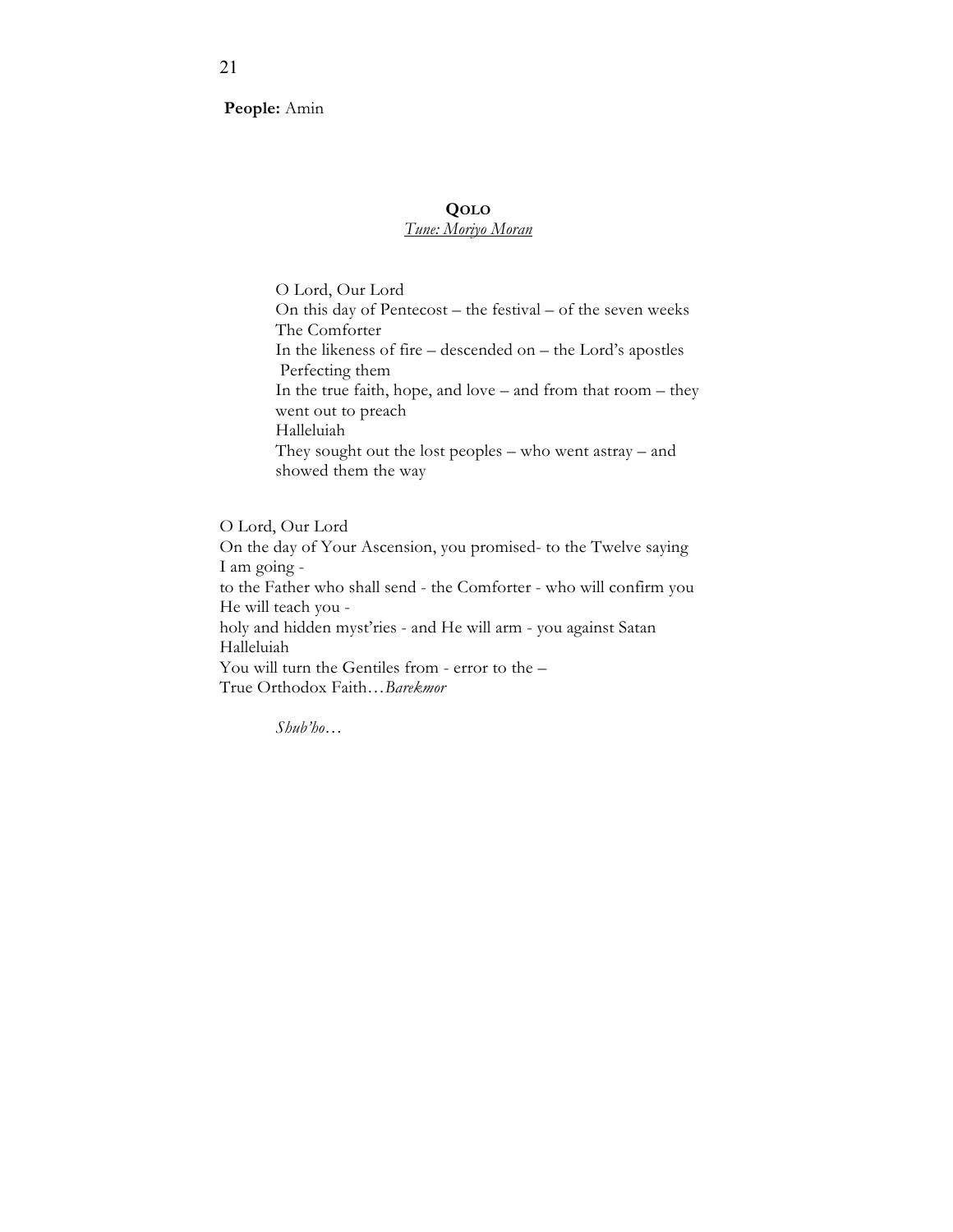O Lord, our Lord On this day of Pentecost – the festival – of the seven weeks We beseech You To pour upon us Your gift – the life-giving – Holy Paraclete Grant us this gift That we may gain strength over  $-$  the evil one  $-$  our adversary Halleluiah We glorify and worship – the great my'stry – of the Trinity

*Men olam…*

Bless'd Apostles, O authors of the faith and builders of the - Holy Church of God By the wine of the living Spirit you became the light to - all those in darkness You taught and preached the glori-ous Trinity - Father, Son and - the Holy Spirit Halleluiah Who is of one Essence and in three persons - One divi-nity

*Moriyo rahem alayn w'adarayn*

## **ETRO**

#### *(Prayer with incense)*

Priest: O Christ our God, on this day You have filled the hearts of Your apostles with the full grace of the Holy Spirit, and by His descent You have fulfilled the promise You had made to them. May we also be worthy that this sweet incense, which we have offered before You, be acceptable. May we be washed and whitened from our evil deeds. Redeem us by the hyssop of Your grace so that, with purity, we may worship and glorify the three Holy Persons, now and forever.

**People:** Amin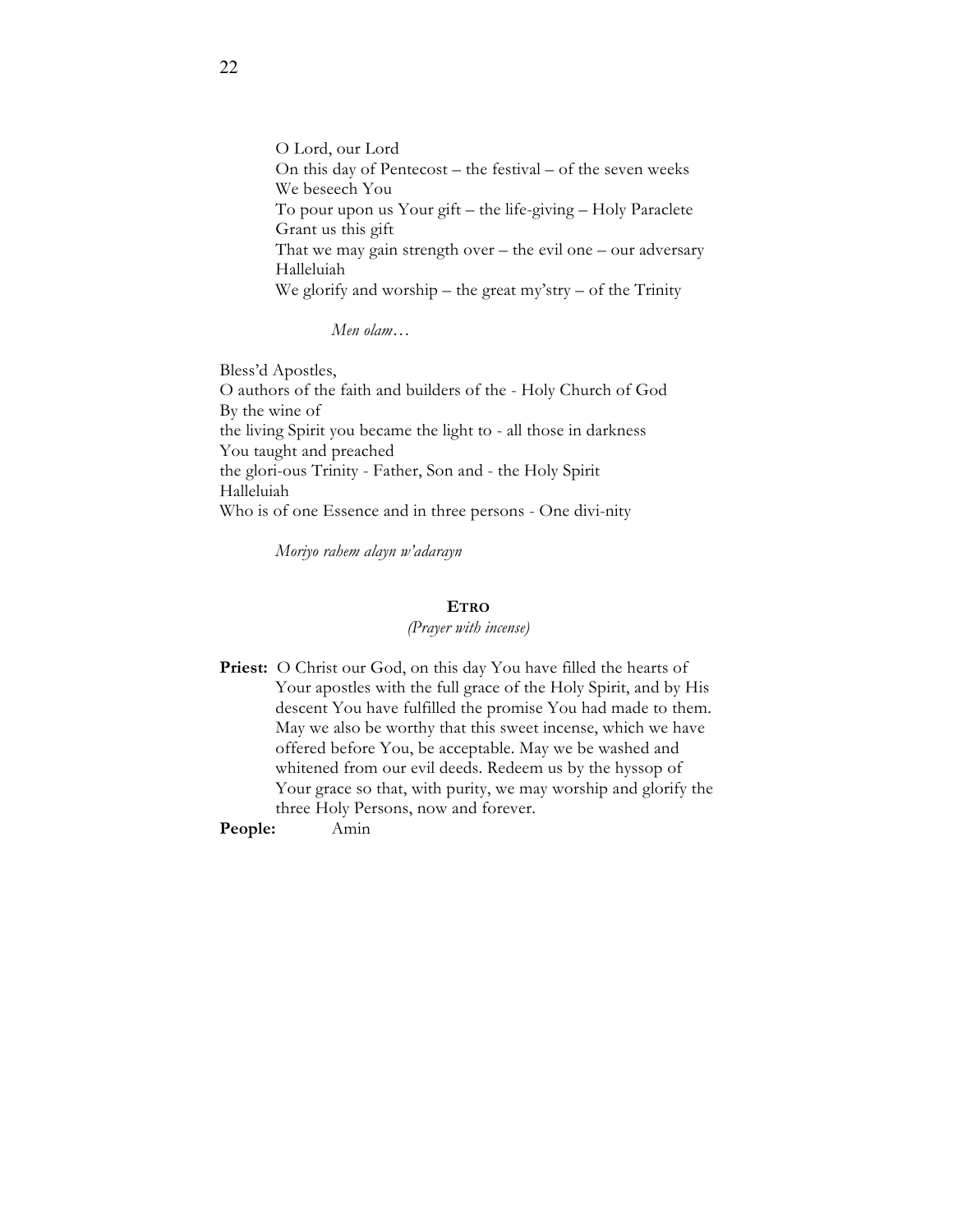# **ZOOMORO**

Your kingdom endures, O Lord, Unto ages of ages. Your dominion is unto The four quarters of the earth. Lord, by Your abundant grace, I enter into Your house And in Your Holy Temple We worship. Halleluiah!

# **SCRIPTURE READINGS**

II Kings 2: 14-17 Joel 2: 25-32

Acts 19: 8-12 I Cor 14: 26-32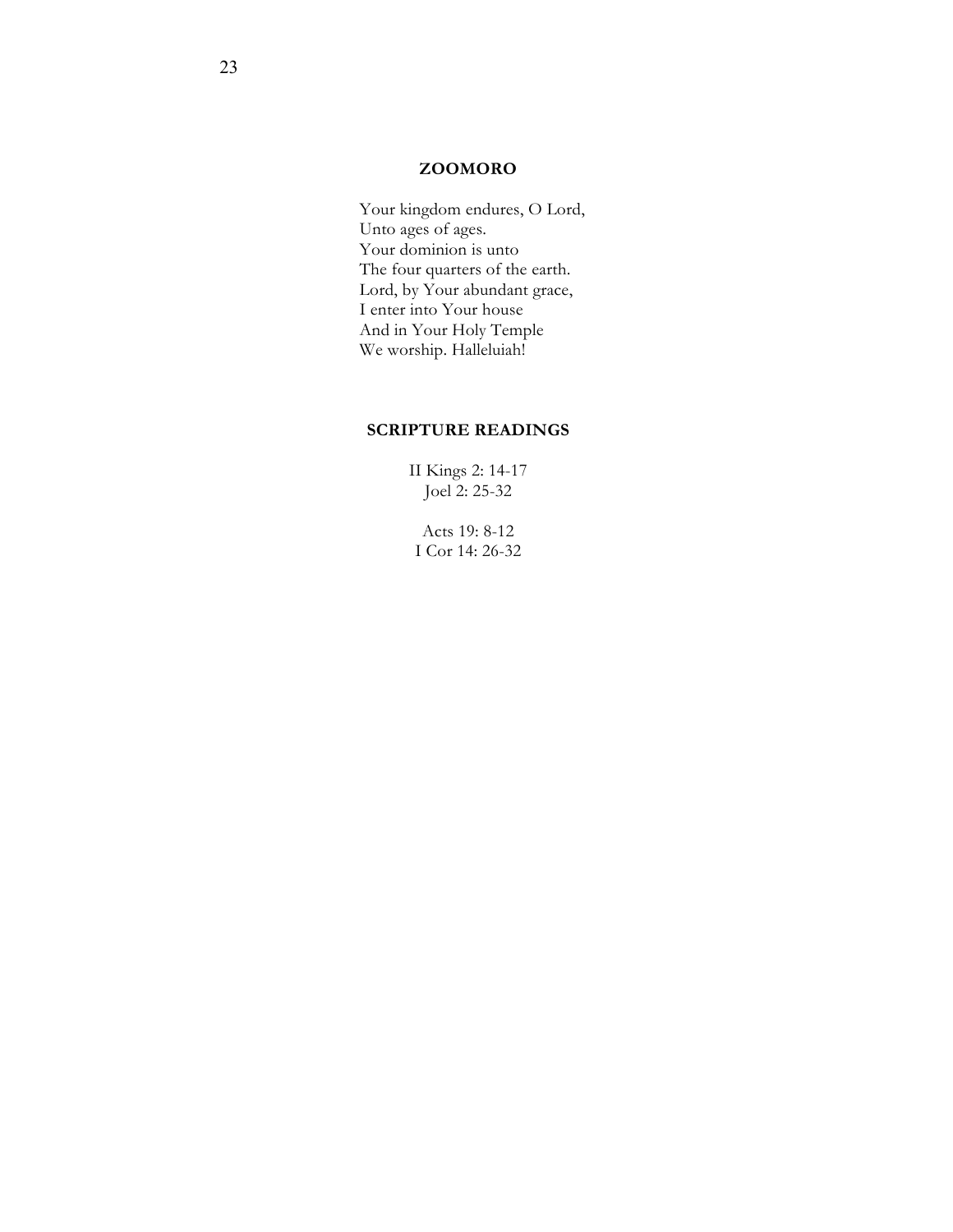# **GOSPEL**

*(Fethgomo)* Halleluiah, Halleluiah Create in me a clean heart, O God And renew a right spirit within me Halleluiah *(Ps 51:10)*

*(Incense is placed)*

**Deacon:** *Barekmor*. With stillness, fear and purity, let us attend and listen to the Good News of the living words of God, in the Holy Gospel of our Lord Jesus Christ, that is read to us.

Priest: †Peace be unto you all.

People: Make us worthy, O Lord God, with thy spirit

- Priest: The Holy Gospel of our Lord Jesus Christ, the life giving proclamation from St. John the Apostle, who preaches the good news of life and salvation to the world.
- People: Blessed is He Who has come and is to come. Glory be to Him Who sent Him for our salvation, and may His mercy be upon us all forever.
- Priest: Now, in the time of the (Dispensation) of our Lord and our God and Savior Jesus Christ, the Word of Life, †God who took flesh of the Holy Virgin Mary, these things thus came to pass. **People:** We believe and confess.

*(Priest reads from the Gospel of St. John 14: 13-24)*

Priest:  $\uparrow$ Peace be unto to you all.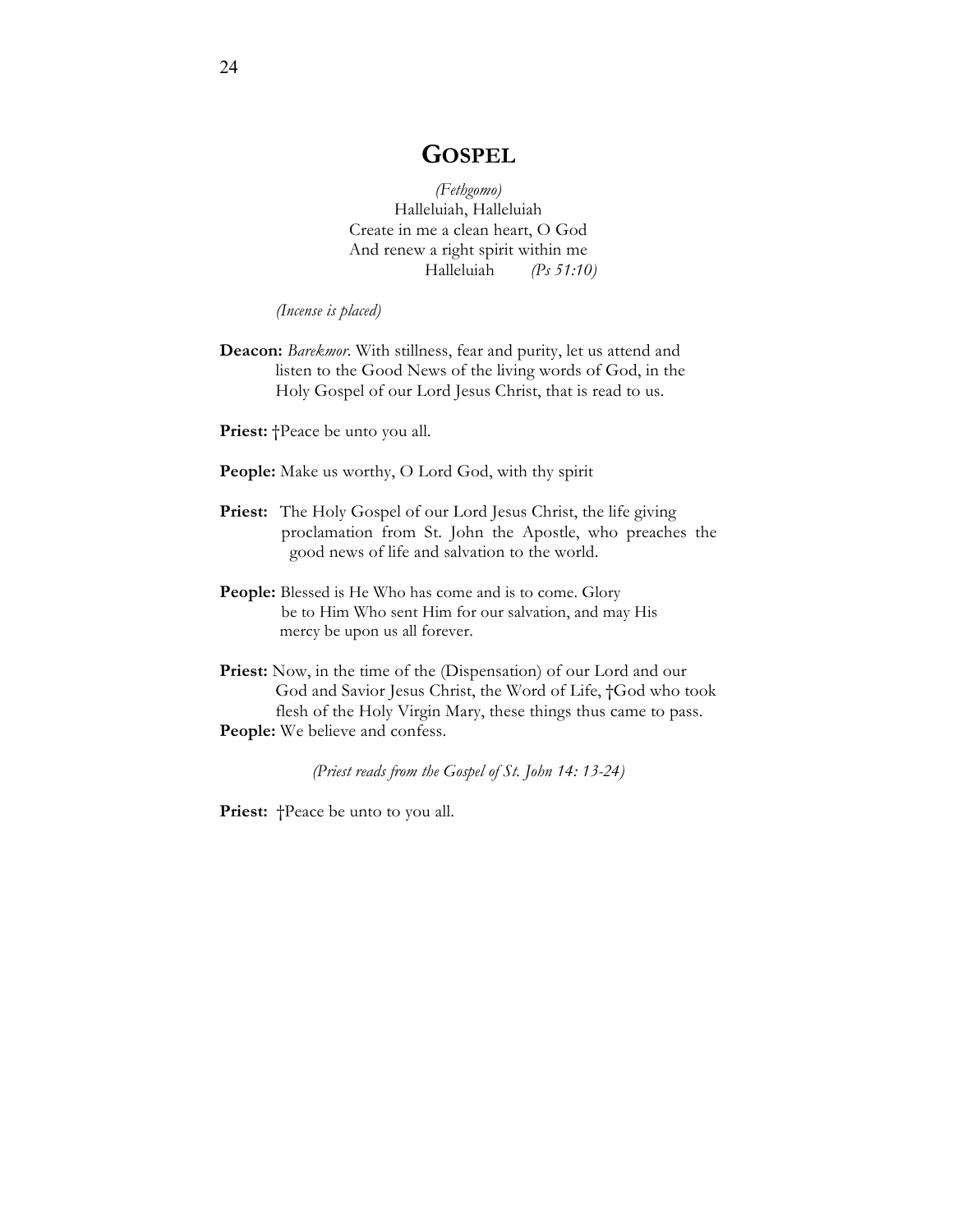# **LITANY**

**Deacon:** Let us stand in modesty diligently, and with voices pleasing to God respond, saying: Kurieleison

**People**: Kurieleison.

- **Deacon:** Christ our God, Who, ahead of time, revealed Yourself and became known to the fathers and prophets of ancient times in a mysterious and obscure way, and in these days You made Yourself manifest to the apostles in a luminous and ineffable manner, We beseech You.
- **People**: Kurieleison
- **Deacon:** Christ our God, Who, before times and seasons were born in unutterable fashion of the Father's infinite bosom, and today by the descent of the Holy Spirit, Who proceeds from the Father and takes from Your own, You have divinely shone forth with Your gift. Make us, Your servants, to be worthy of the richness of Your divine gifts. We beseech You.
- **People**: Kurieleison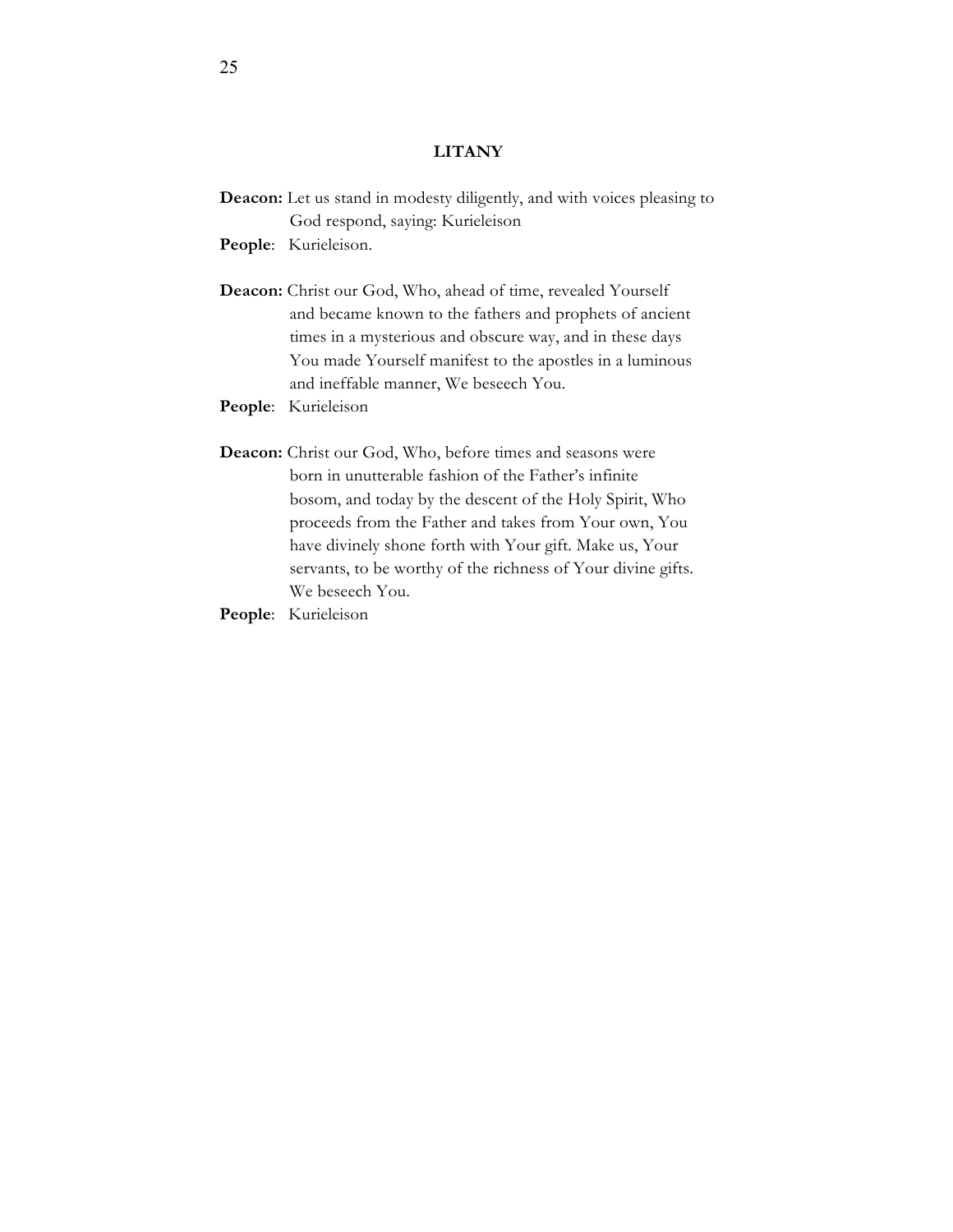- **Deacon:** Christ Our God, Who promised to send the Comforter Spirit to Your holy apostles and today You fulfilled Your promise to them, even at this hour of the Pentecostal Festival, we pray You to make us worthy of receiving Your Holy Spirit. We beseech You.
- **People**: Kurieleison

**Deacon:** Christ our God, You taught us that, when we gather together on the days of Pentecost and on holy Sundays to offer prayers standing upright, not only because You raised us from the fall of sin by Your God-pleasing Resurrection, but also because Sunday and Pentecost is the image of the coming world. Make us worthy by our worship today on which You perfected Your holy apostles by the gift of Your Spirit, to be enriched with the same divine gifts and to conquer our spiritual, as well as our sensual enemies. We beseech You.

**People**: Kurieleison, Kurieleison, Kurieleison

**Deacon:** Let us beseech the Lord and kneel down.

*Again, the celebrant kneels before the altar, and the clergy and the entire congregation do likewise.*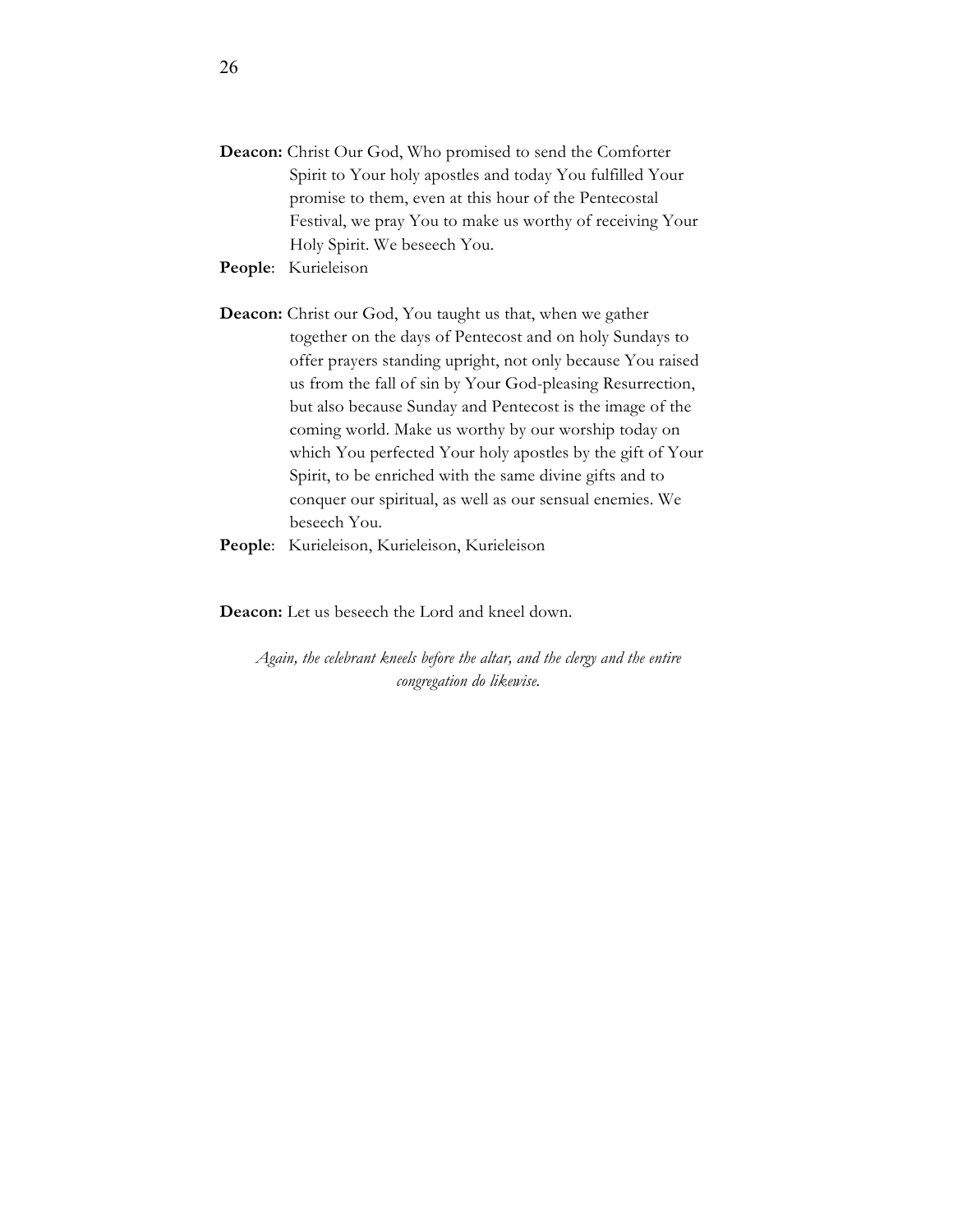# **PRAYER** *(Congregation continues to chant Kurieleison)*

#### *(Inaudibly)*

Priest: Christ our God, by Your loving kindness, full of mercy and compassion towards us who were worshippers of the adversary and the rebellious demons, You turned us from the worship of idols and made us perfect and true worshippers of the Holy Trinity. By Your God-pleasing Resurrection, You reformed us and raised us from the fall of sin, and cast off and put down our spiritual enemies under our feet. You gave us the power to sing with confidence, saying: they are bowed down and fallen, but we are risen and stand ready.1 When You commanded Your holy apostles not to go far from Jerusalem until they had received the divine power from on high, they acted accordingly and obeyed Your commandment, awaiting Your faithful promise which, on this day, You brought to perfection and fulfillment when in the likeness of fiery tongues, the Holy Spirit, Whom You sent, descended upon them; by Whom they became protected and gained strength. Then they boldly and openly preached the mystery of the Holy Trinity to all the peoples and the nations and tongues under heaven and worked glorious signs and amazing wonders. We, therefore worship You and kneel down on the ground before You. By this we acknowledge that we already have become worthy to offer You worship in Spirit and in truth, and to Your blessed and holy Father Who sent You for our salvation, and to Your Spirit the Comforter, Who is Holy and life-giving and consubstantial with You, now and forever.

1 Psalm 20:8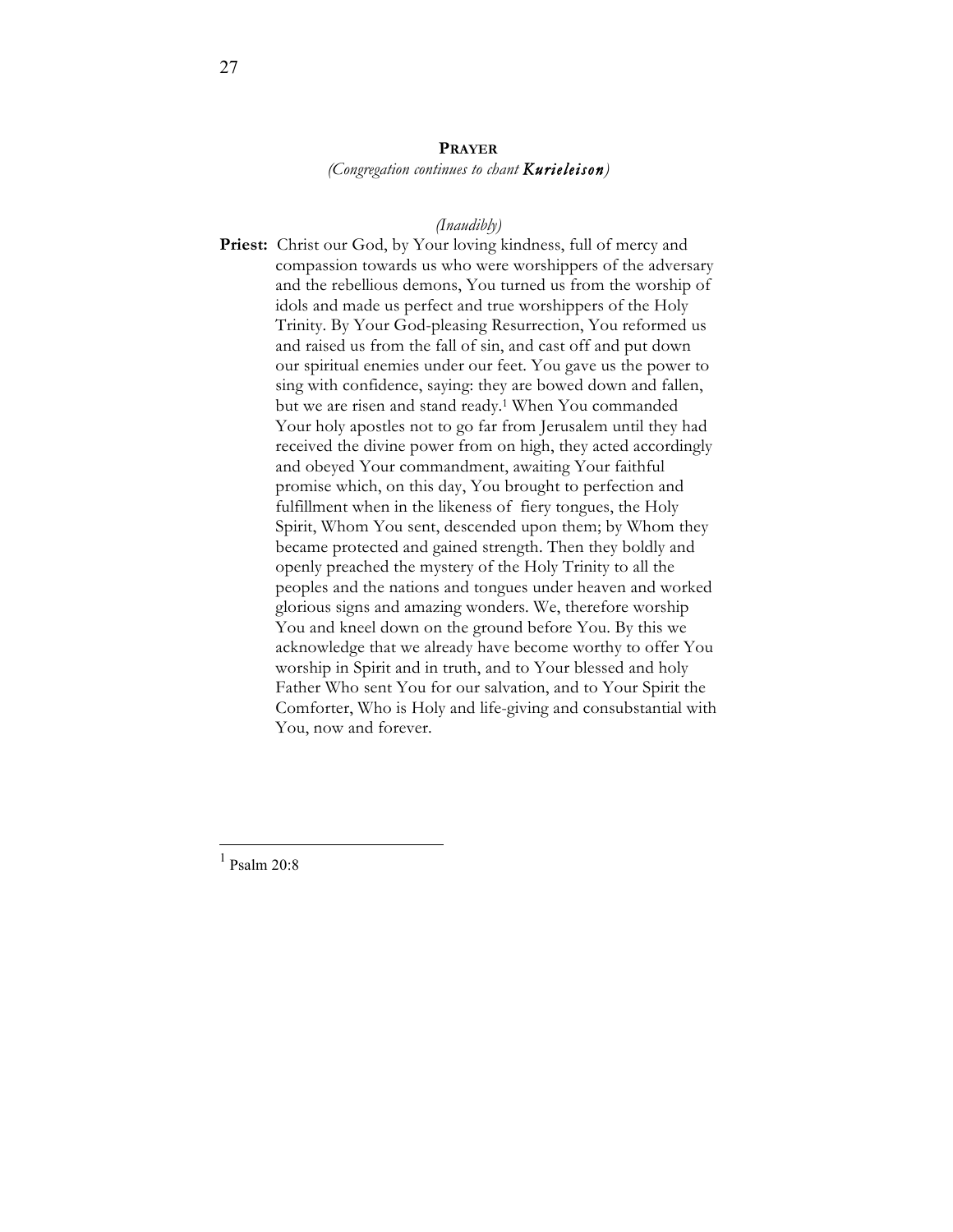*(Audibly)* Priest: By the power of God, stand up!

*(The priest then sprinkles the altar, the clergy and the congregation)*

# **ANTIPHON**

Thus we do not kneel in prayer 'till the day of Pentecost. And against our enemies We sing with the great Psalmist, The king and prophet David: 'They are bowed down and fallen, But we are risen and stand.'2 When in the likeness of fire The Holy Spirit appears, We kneel down befittingly, As we cannot endure Him.

<sup>2</sup> Psalm 20:8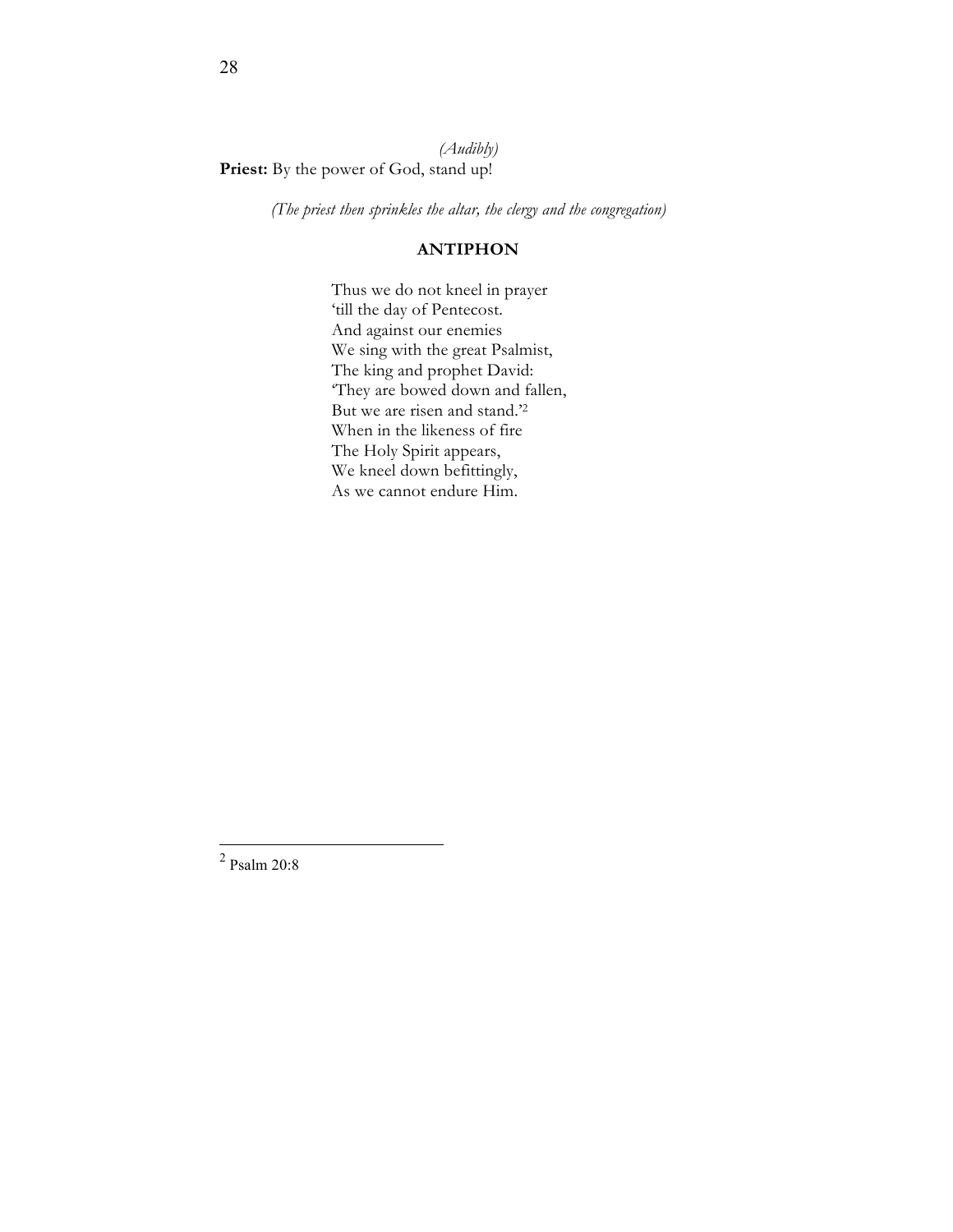# **THIRD SERVICE**

# **OPENING PRAYER**

Priest: Glory be to the Father, and to the Son and to the Holy Spirit.

- **People:** May His mercy and compassion be upon us, weak and sinful servants, in both worlds forever, Amin.
- Priest: O Comforter, Holy Spirit, Who, in the likeness of fiery tongues, descended upon the holy apostles in the Upper Room and enlightened their minds with divine understanding; we beseech you to enlighten us with the brightness of Your blissful gifts, that now and at all times we may glorify You and the Father from Whom You proceed, and the Son from Whom You take, now and forever.

**People:** Amin

# **THE MAGNIFICAT** *(Luke 1: 46-55)*

# **Kurielaison**

*Mary said: "My soul magnifies the Lord, and my spirit rejoices in God my Savior because He has looked upon the lowliness of His handmaid; for behold from henceforth all generations shall call me blessed. Because He Who is mighty has done great things for me, and holy is His name. His mercy is from generation to generation on those who fear Him.*

1. Peace be to you, O Queen and mother The glory of all the virgins Eloquent tongues and praising mouths are all incapable of describing your virtues and giving you due praise. All minds are too dazzled to comprehend your ineffable conception. On this account, we all eagerly ex-tol you…*Barekmor*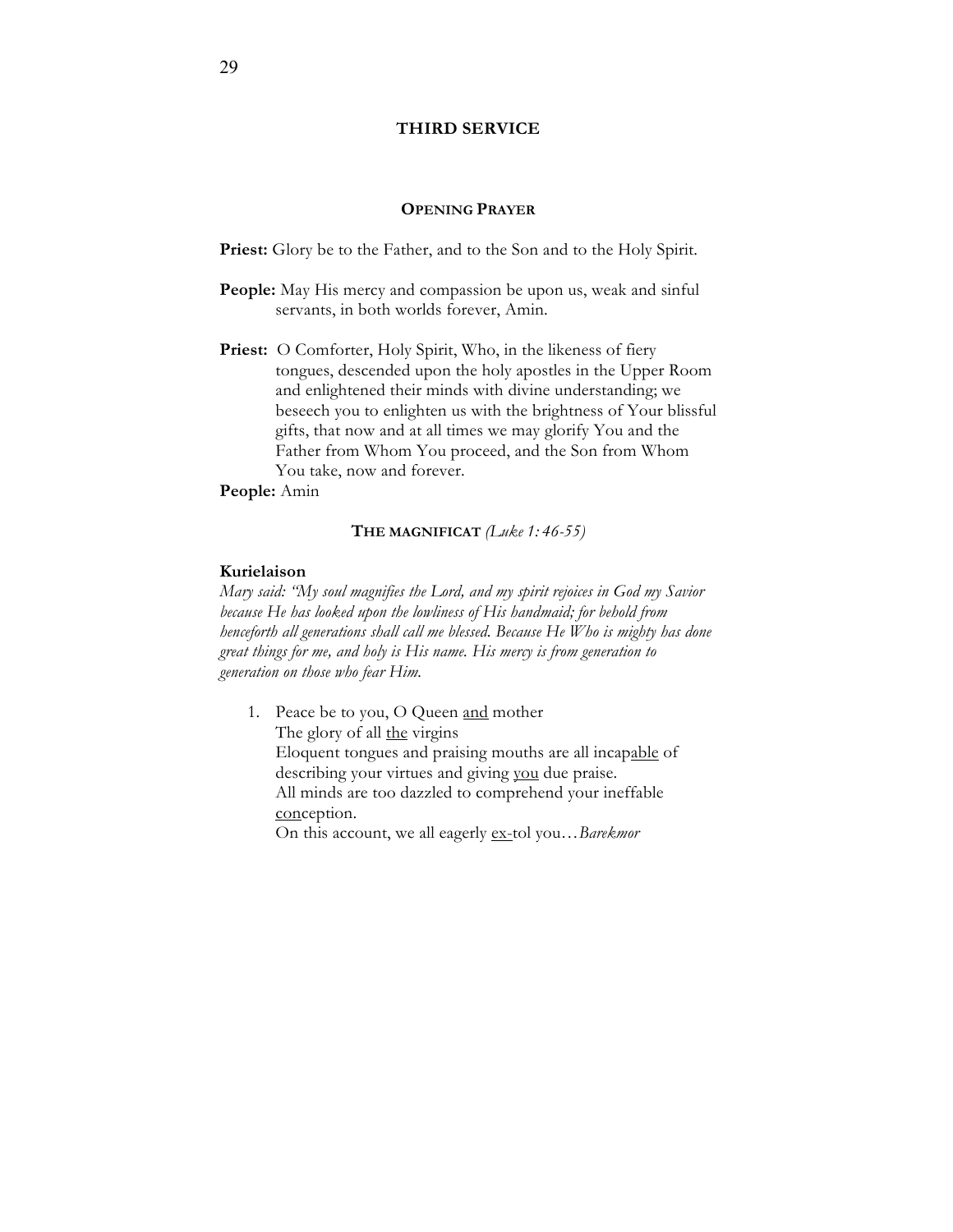*Shub'ho… Men olam…*

*He has won victory with His arm, He has scattered the proud in the conceit of their heart. He has put down the mighty from their thrones, and has exalted the lowly. He has filled the hungry with good things, and the rich he has sent empty away, He has given help to Israel His servant, mindful of His mercy, Even as He spoke to our fathers, to Abraham and his seed forever.*

2. Let us all, who have been inspired by the divine grace, Shining and glittering like the sun, Accept its splendor like a cleansed robe. Therefore, we the faithful, rejoicing offer glory to Him, Who is equal in power and wisdom, The Indivisible Nature and Triune Ra-diance.

*Stoumen Kalos, Kurieleison*

# **HUSOYO**

Priest: Let us all pray and beseech the Lord for mercy and compassion

- **People:** O merciful Lord, have mercy upon us and help us.
- **Priest:** Glory and thanksgiving, praise and adoration, and unceasing exaltation, truly at all times and hours, may we ascribe unto Thee, O Lord.

#### **PROMEON**

**Priest:** Glory to the Lord, the Holy Spirit, Who proceeds from the invisible Father and takes from the adorable Son; Who performs all that He wills and works all things by His mighty power; Who, from ancient times, spoke by the prophets the things to come and the mysteries; Who, at last, proclaimed by the apostles the hidden secrets and the concealed knowledge; Who, in the likeness of fiery tongues, descended in holiness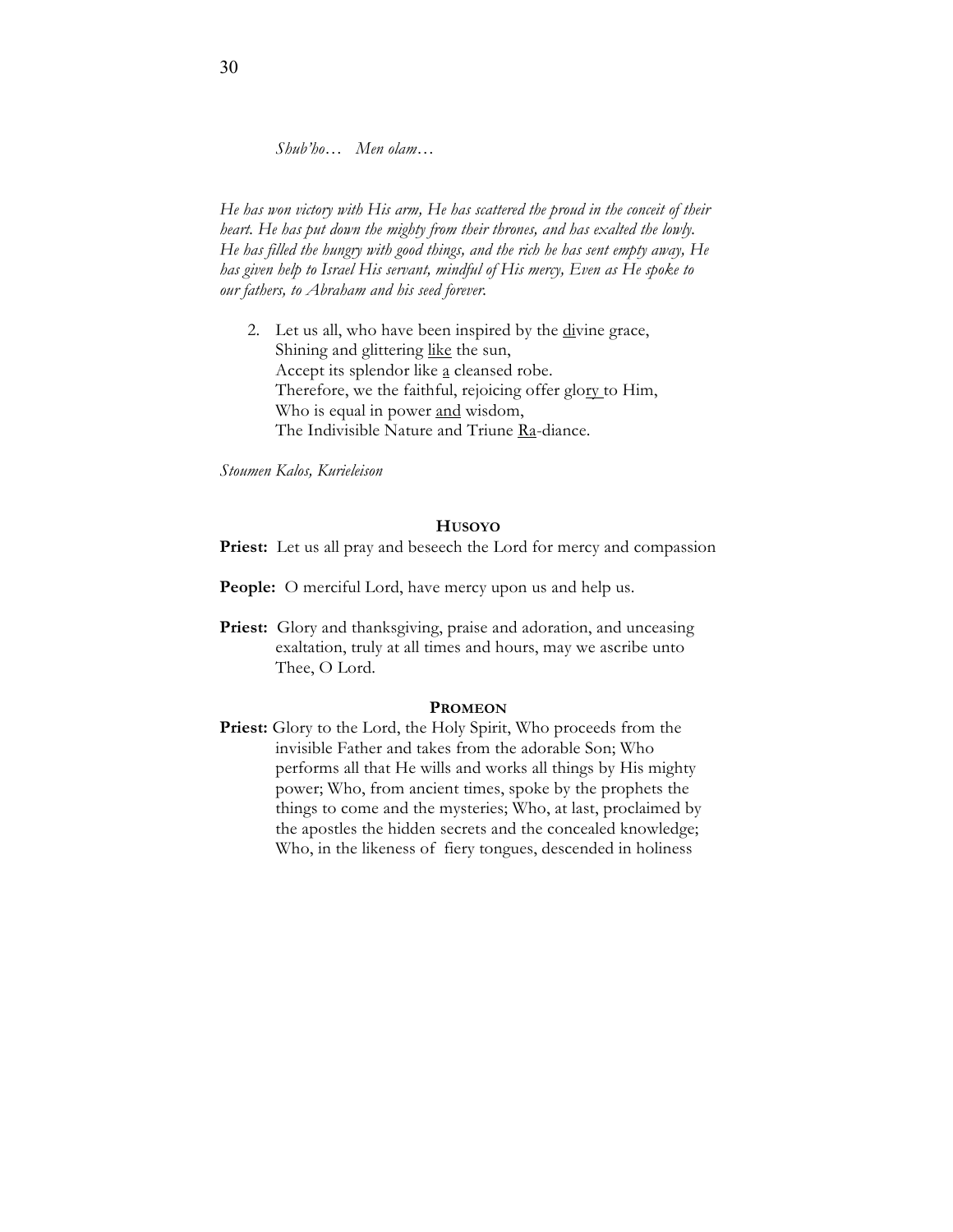upon them and filled them completely with wisdom and understanding. To Him be glory, honor and dominion at this time of the celebration of Pentecost and at all festivals, times, hours, seasons and through all the days of our life.

#### **People:** Amin

#### **SEDRO**

**Priest:** O God, the Comforter, the Sanctifier of Churches, the Perfector of all the divine ministries, the Giver of priesthood, the Performer of baptism, the Consecrator of the Sacraments, and the Absolver of sins. The Spirit, Who searches in the depths of thoughts, Who declares hidden things, Who proclaims things to come, and Who performs marvelous miracles; The Holy Spirit, Who is the receiver and not the giver, the Perfector and not needing to be perfected; Who declares but cannot Himself be expressed in words; the Sanctifier Who needs no sanctification, the Deifying, Who has no need to be deified. The Spirit, Who moves of His own accord; the Spirit Who possess His own authority and power; the Spirit Who is glorified in His own glory; the Spirit Who is exalted in His supreme state of dignity; the Spirit, Who is light and the giver of light; The Spirit of grace and the Fount of goodness; the upright Spirit; the majestic Spirit; the Spirit Who is Lord, the Spirit of son-ship, the Spirit of truth, the Spirit of wisdom, the Spirit of understanding, the Spirit of knowledge, The Spirit of Piety, the Spirit Who prepares temples for Himself, the Spirit Who guides, the Spirit Who' operates as He wills, and wills as it is meet; the Spirit, Who distributes gifts to everyone; The Spirit of consolation, the Spirit of royalty, the Spirit of mighty deeds, the Spirit of perfection, the Spirit of accomplishment, the Spirit Who exceeds quality, the Spirit who is beyond quantity, the Spirit who loves mankind, the Spirit Who fulfills the prophets, the Spirit Who perfects the apostles; the Spirit, Who fortifies the martyrs, the Spirit Who adorns the temples, the Spirit Who pours forth doctrines on the Teachers, the Spirit Who makes the simple wise; The beneficent Spirit, the omnipotent Spirit, the Spirit by Whom the Father is known, the Spirit by Whom the Son is believed; the Spirit, Who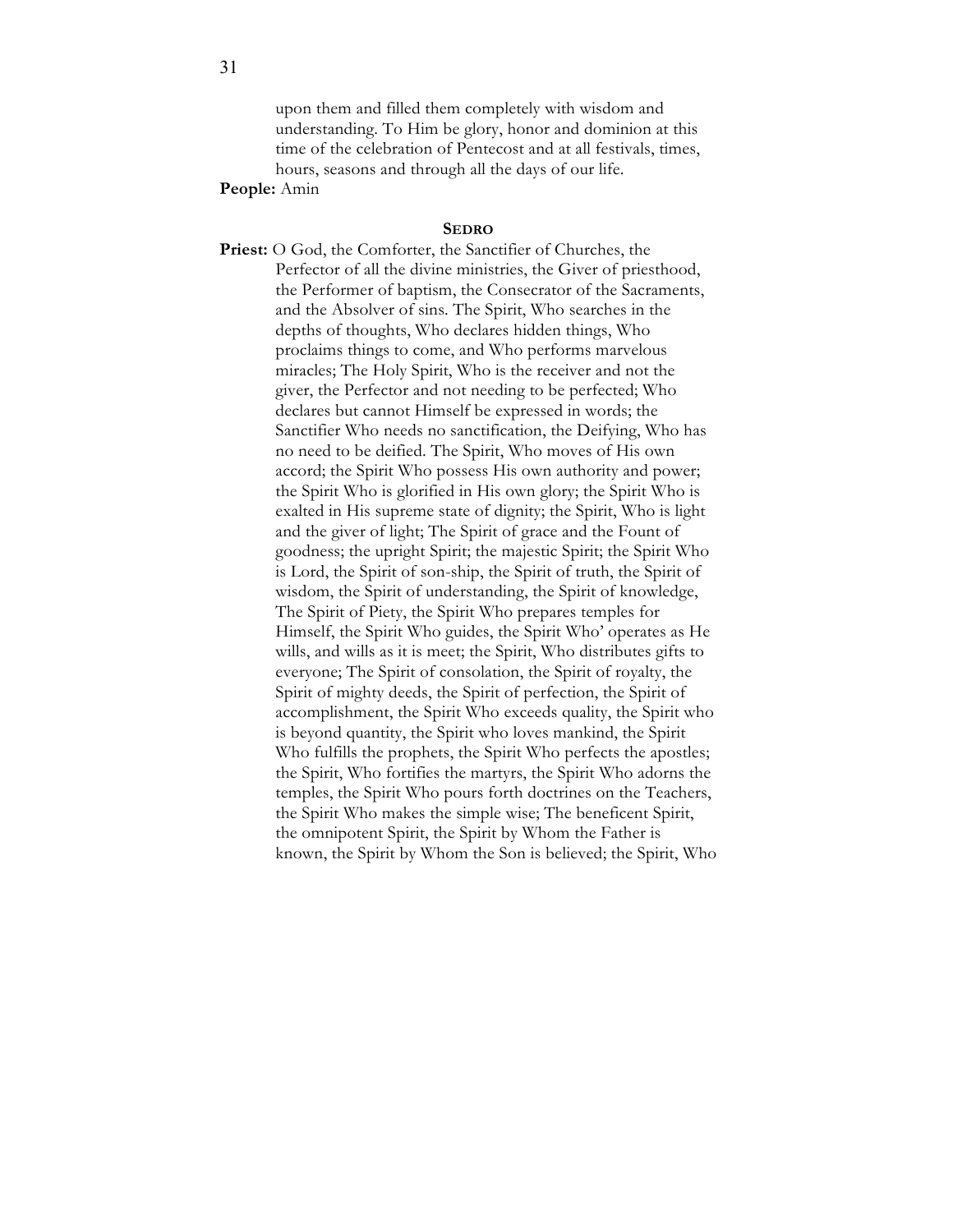alone is worshipped with the Father and the Son; the Spirit Who possesses all the Father's attributes except Fatherhood, the Spirit Who owns all the Son's qualities other than birth and incarnation. The everlasting Spirit, Who is not less in age than the Father; the eternal Spirit, Who is not younger than the Son; the Spirit Who has neither beginning nor end, and is neither precedent to the Father nor more ancient than the Son. We pray You, O God, the Comforter Spirit, by this sweet incense, beseeching the abundance of Your incomprehensible richness, that even now You be pleased to renew unto us Your divine gifts, and to rest upon us as You did upon the holy disciples in the Upper Room. Divide among us Your heavenly gifts, fill us with Your divine wisdom and with the doctrines of Your divine mysteries, make us temples for the dwelling of Your glory, grant us to drink the fullness of the abundance of Your grace, satisfy us with the sublime richness of Your bright light, and grant to us that we live to You and yield ourselves to You that we may, in purity and holiness, worship You, O God, the Comforter Spirit. Through You and by You we worship the hidden Father, from whom You proceed, and the Son of Whom You take, now and forever.

#### **People:** Amin

Priest: From God may we receive remission of debts and forgiveness of sins of both worlds forever and ever. **People:** Amin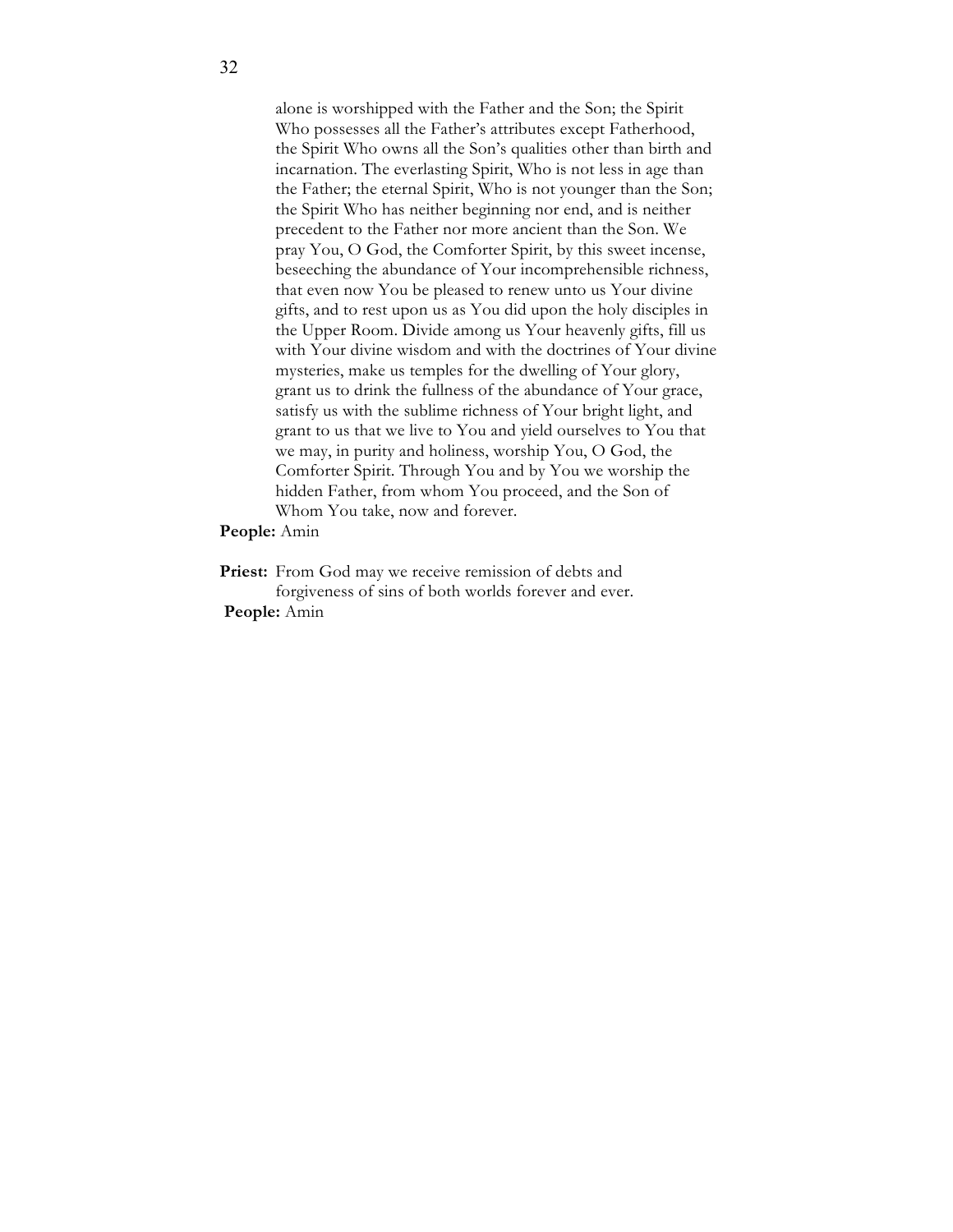# **QOLO** *(Ftah Lee Tare' Dahnonokh/Aashwaasam Nalkum Roohaa) (Tone 7)*

On this - holy day when the Holy Spirit descended and was - divided among the twelve in tongues of fire and their minds were comforted They preached to the creation The Triune Myst'ry – Father, Son, and the Spirit

When the - disciples gathered to receive the Lord's promise From the - heights the Spirit came to them like tongues of fire And their minds were enlightened making them full of wisdom They went - out to the - world to fight against error...*Barekmor*

*Shub'ho…* 

The Com-forter came down to the innocent disciples He taught - them the Mystery in the tongues of all nations He gave them authority to forgive sins and heal all In the - name of the - Father, Son, and the Spirit

*Men olam…*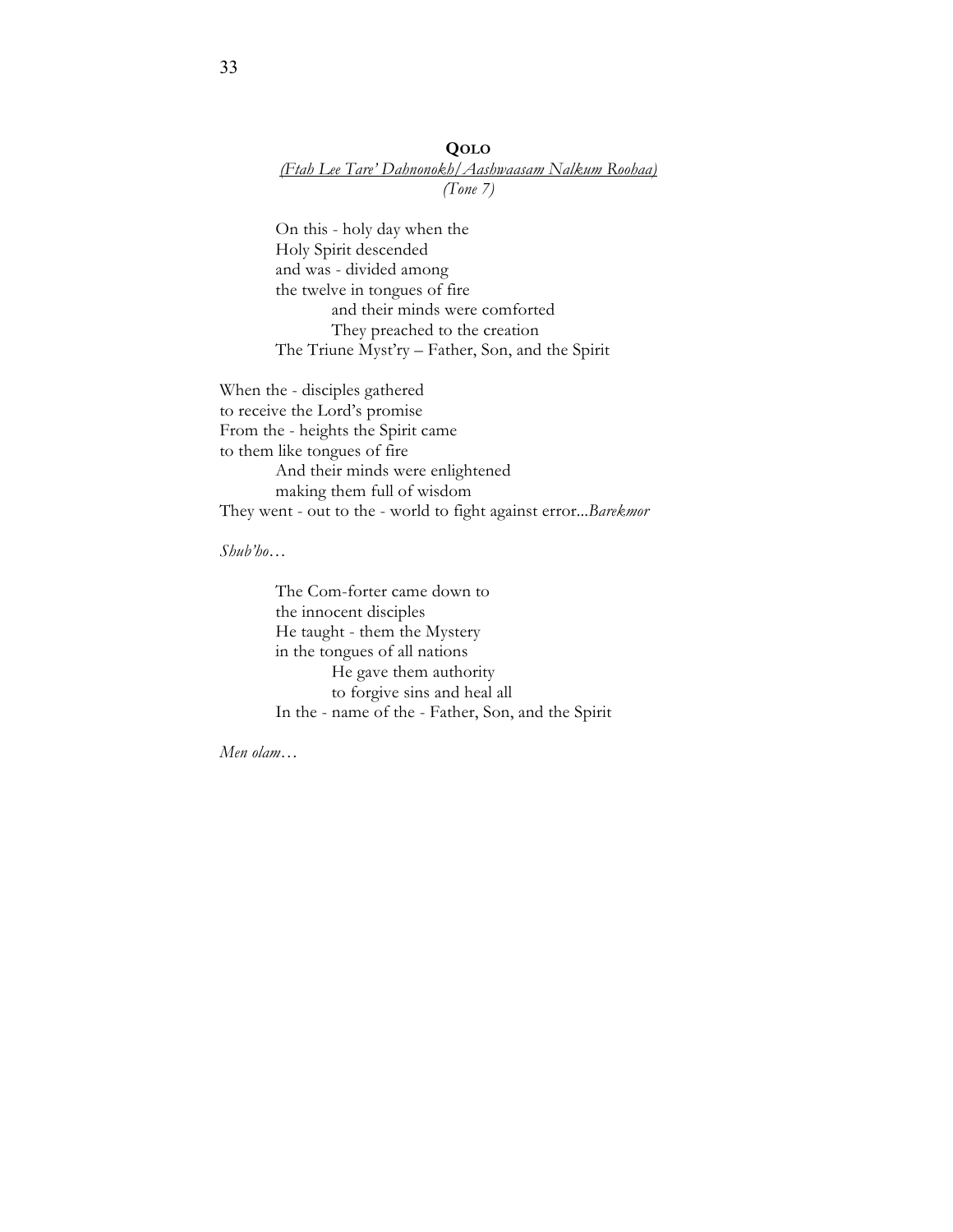4. On this - holy day when the Hidden myst'ries were fulfilled The Spi-rit came down to the Upper Room like tongues of fire He filled the apostles with His wisdom, power and help The Com-forter gave - them the gifts of all virtues

*Moriyo rahem alayn w'adarayn*

# **ETRO**

#### *(Prayer with incense)*

**Priest:** O Lord our God, the Comforter Holy Spirit, Who, in the likeness of fiery tongues, descended upon the holy apostles and filled them with divine gifts. Fill us by Your grace, with power, wisdom and holiness from You by this smoke of incense which we offer unto You. Make us and prove us to be worthy of the richness of Your gifts. We offer glory and thanksgiving simultaneously to the Father from Whom You proceed, and to the Only Begotten, our Lord Jesus Christ, by Whom You are known, now and forever.

**People:** Amin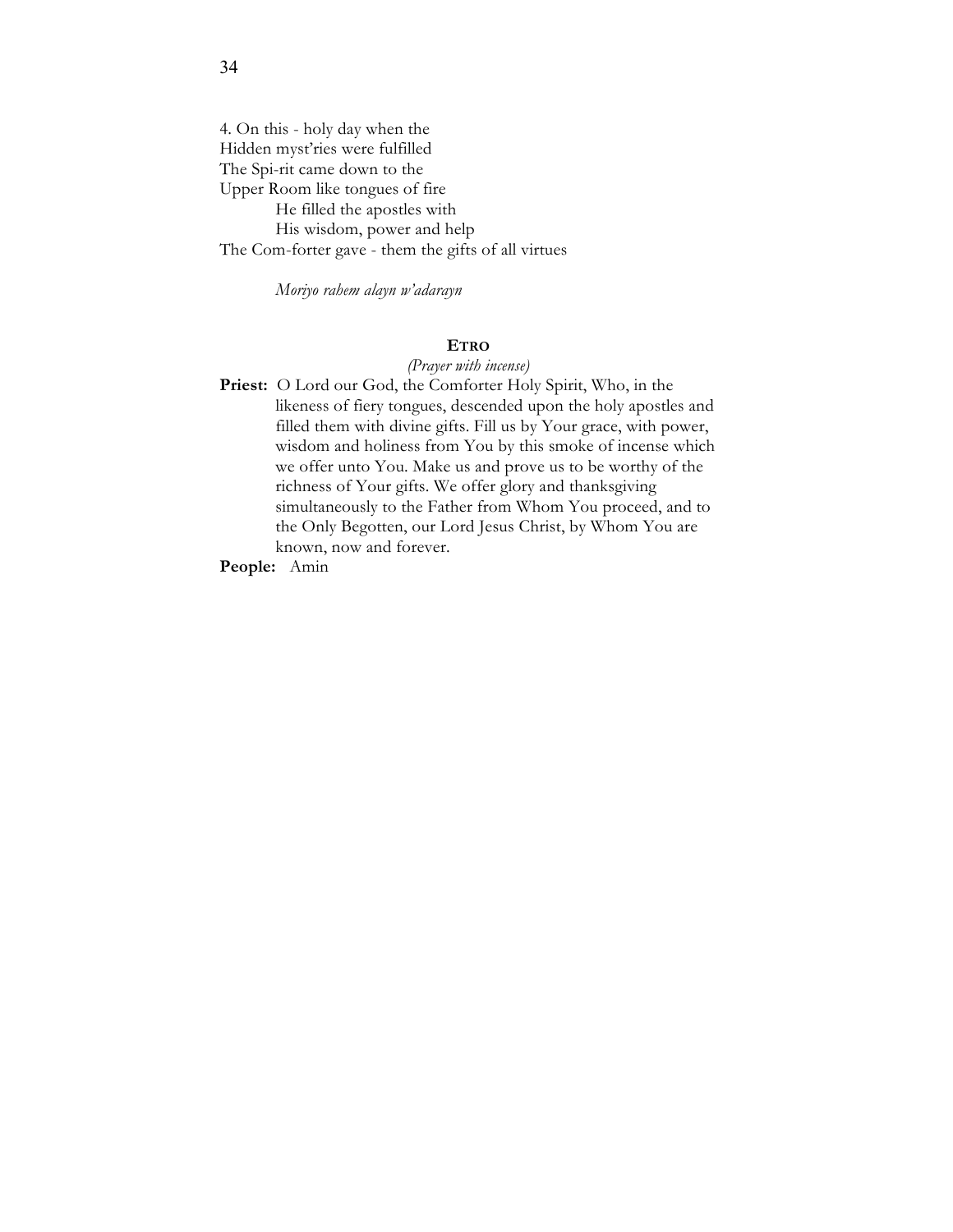# **ZOOMORO**

Holiness becomes Your house O Lord, unto the ages. The Lord reigns and He is clothed With majesty and with strength. (Ps 93:5)

# **SCRIPTURE READINGS**

Numbers 11: 16-35 I Samuel 10: 9-15

> Acts 2: 1-21 I Cor 12: 1-13

# **GOSPEL**

*(Hulolo)* Halleluiah, Halleluiah May the Holy Spirit descend And rest upon every one of you Halleluiah

*(Incense is placed)*

**Deacon:** *Barekmor*. With stillness, fear and purity, let us attend and listen to the Good News of the living words of God, in the Holy Gospel of our Lord Jesus Christ, that is read to us.

Priest:  $\uparrow$ Peace be unto you all.

People: Make us worthy, O Lord God, with thy spirit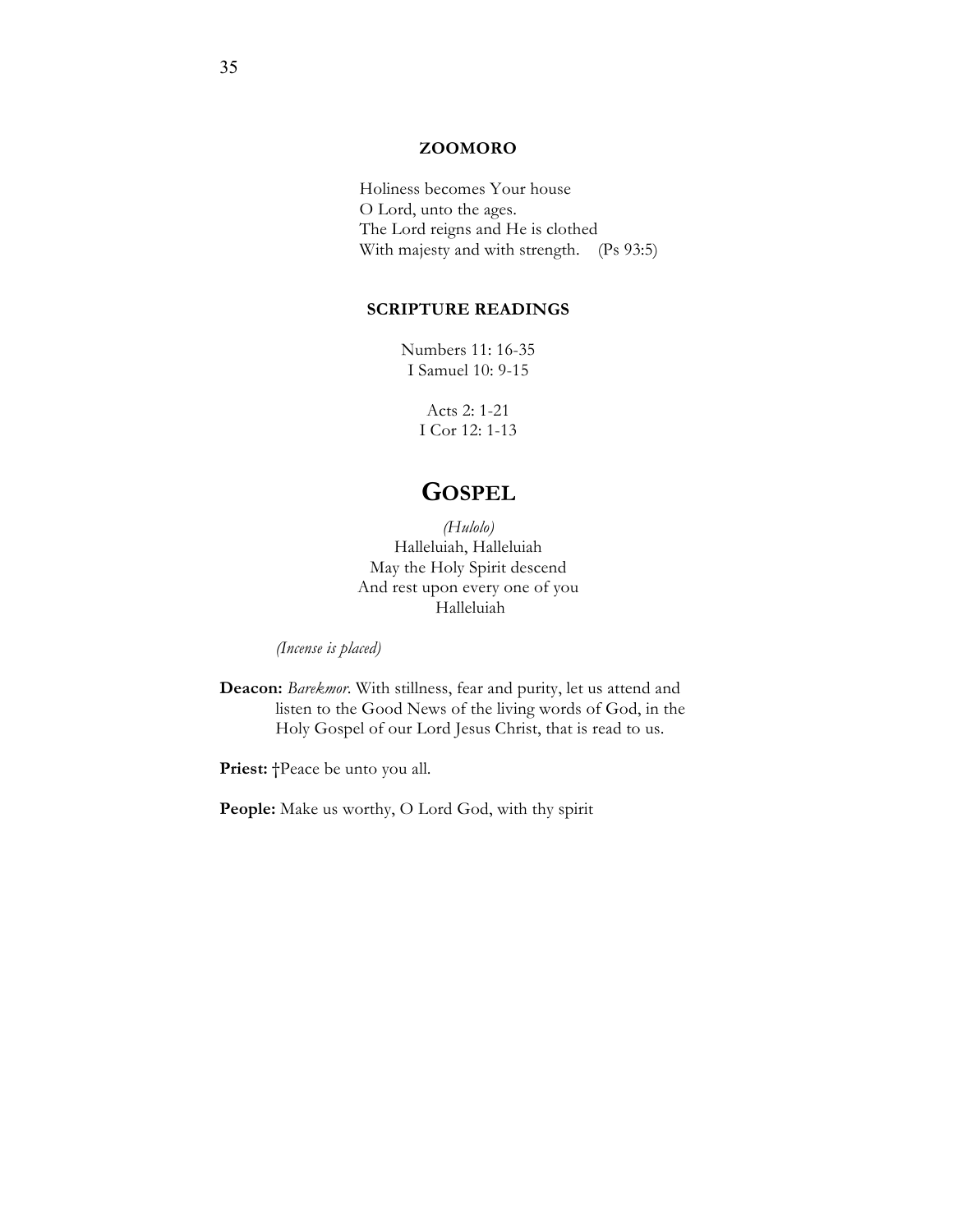- Priest: The Holy Gospel of our Lord Jesus Christ, the life giving proclamation from St. John the Apostle who preaches the good news of life and salvation to the world.
- People: Blessed is He Who has come and is to come. Glory be to Him Who sent Him for our salvation, and may His mercy be upon us all forever.
- Priest: Now, in the time of the (Dispensation) of our Lord and our God and Savior Jesus Christ, the Word of Life, †God who took flesh of the Holy Virgin Mary, these things thus came to pass. **People:** We believe and confess.

*(Priest reads from the Gospel of St. John 14, 15, and 16)*

Priest:  $\uparrow$ Peace be to you all.

# **LITANY**

**Deacon:** Let us stand in modesty diligently, and with voices pleasing to God respond, saying: Kurieleison

**People**: Kurieleison.

- **Deacon:** You, Who descended today in the likeness of fiery tongues upon the holy apostles and made them perfect by divine gifts; You Who were brilliantly revealed and made known to be consubstantial with the Father and the Son, make us also worthy of receiving the richness of Your divine gifts. We beseech You.
- **People**: Kurieleison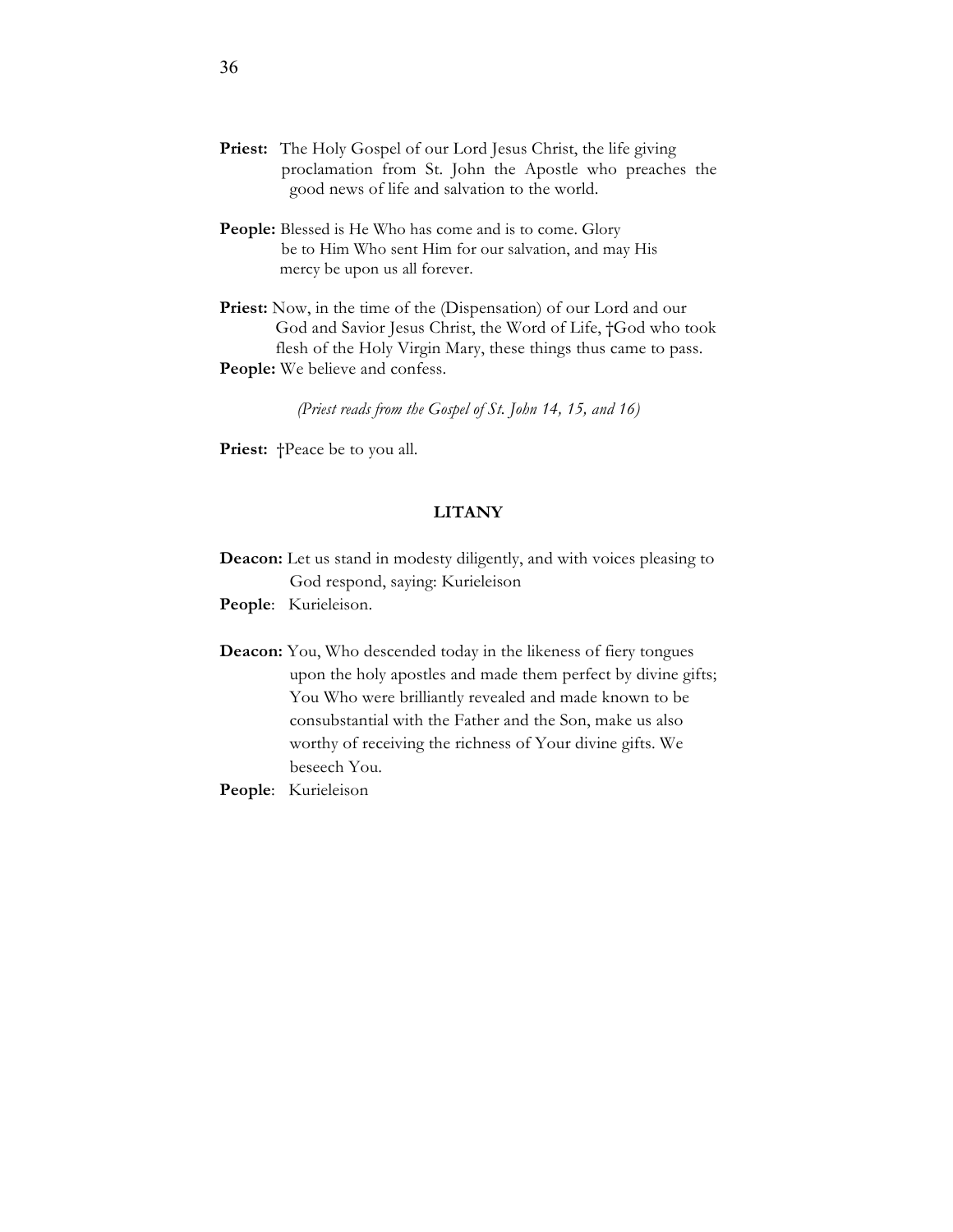- **Deacon:** You, Who showed the unlettered fishermen to be knowledgeable in the divine wisdom and they preached the glad tidings of the Gospel in the whole world, may we also be shown pure vessels and befitting abodes for Your divine gifts. We beseech You.
- **People**: Kurieleison
- **Deacon:** You, Who on the day of Pentecost, the day of Your coming, O God the Comforter Spirit, did abolish the sentence of judgment that was decreed upon us, that 'My Spirit shall not dwell in man forever because of their sins.' You, Who fulfilled the Son's promise and made wise and enlightened the apostles, make us worthy by this our proper worship to break all the snares and guiles of the deceitful evil one. We beseech You.
- **People**: Kurieleison, Kurieleison, Kurieleison

**Deacon:** Let us beseech the Lord and kneel down.

*Again, the celebrant kneels before the altar, and the clergy and the entire congregation do likewise.* 

# **PRAYER**

*(Congregation continues to chant Kurieleison)*

#### *(Inaudibly)*

Priest: We worship You our Lord God, the Comforter Holy Spirit, You Who proceed from the Father and take of the Son's own, and are worshipped, glorified and professed with the Father and the Son. You Who of old, did mysteriously operate the diversities of the mysteries through the prophets, and now, in the likeness of fiery tongues, You descended upon the holy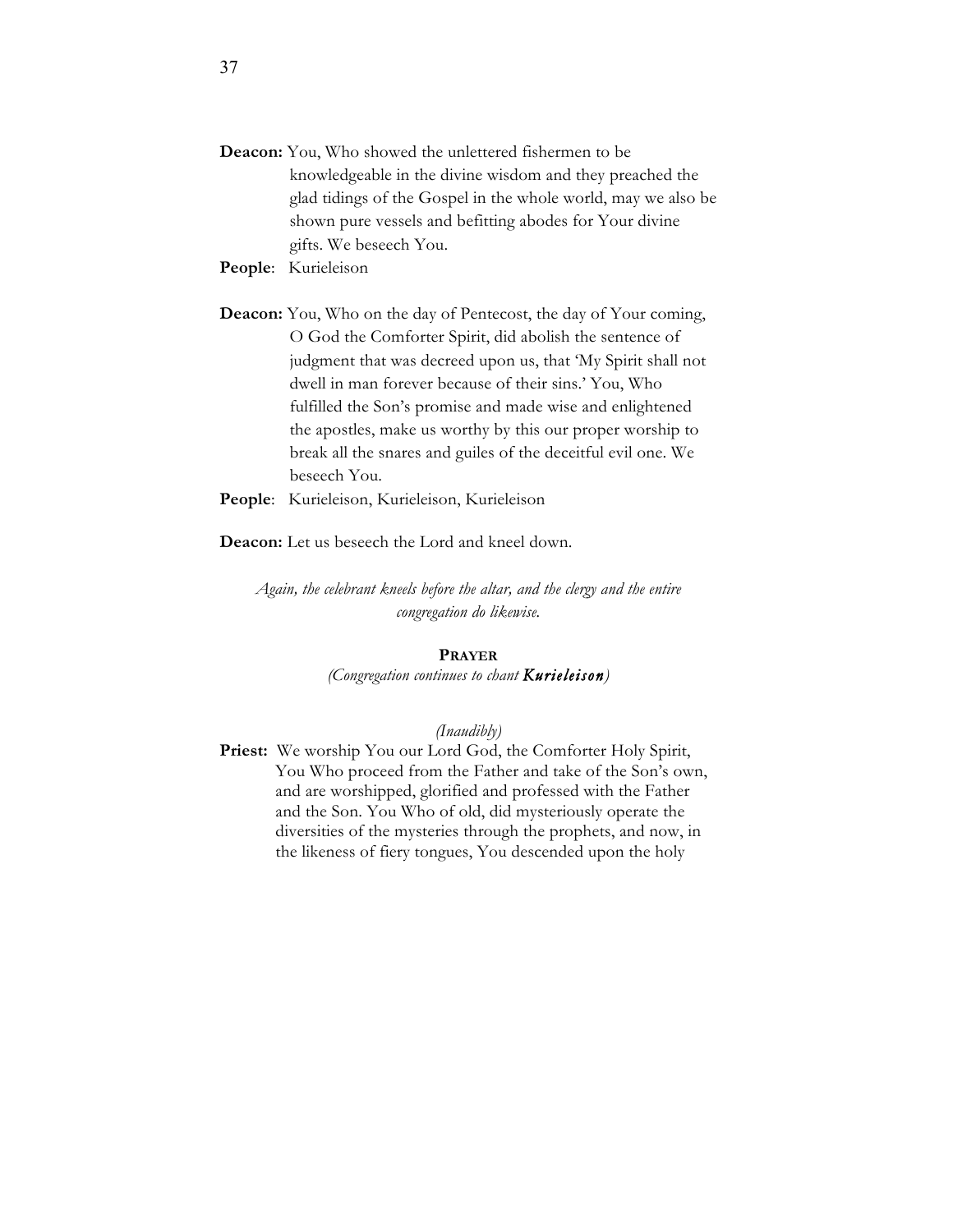apostles and miraculously cleansed and enkindled their minds and their tongues and thus putting to an end and causing to cease from them the shameful turbulence of the passions. You showed the unlearned and the unskilled to be wise men and teachers of the whole creation, and to them You revealed and made known the hidden things of your wisdom and the mysterious ways of Your knowledge. And in the likeness of mighty and fiery visions, You descended upon each one of them. And by the power of Your fiery divine nature You fulfilled them and made them perfect. Therefore, at this hour of Your glorious descent, we bow down our faces to the floor kneeling because we cannot endure Your honorable divine countenance and by doing this, we acknowledge that we have gained and learned by You to offer worship to You in spirit and in truth. On this account, we beseech and entreat You, at this time of Your glorious festival that You continually abide in us and that Your divine operation be always shown in us in word, deed, conduct and in all good and perfect works. May we not, because of our sins and transgressions, be deprived of Your grace. Turn not away from us the goodness of Your assistance, but rather fill our hearts with power, wisdom, purity and holiness from You. Make us worthy, by Your lovingkindness and Your grace, to become pure shrines for Your ministry and holy temples for the dwelling of Your glory, so that when we are proven to be clean and undefiled in Your presence, we may raise up glory and thanksgiving and offer prostrate adoration to You, O Spirit Comforter and the Sanctifier of our souls, and to the Father from Whom You proceed, and to the Son from Whose own You take, now and forever.

*(Audibly)*

**Priest:** By the power of God, stand up!

*(The priest then sprinkles the altar, the clergy and the congregation)*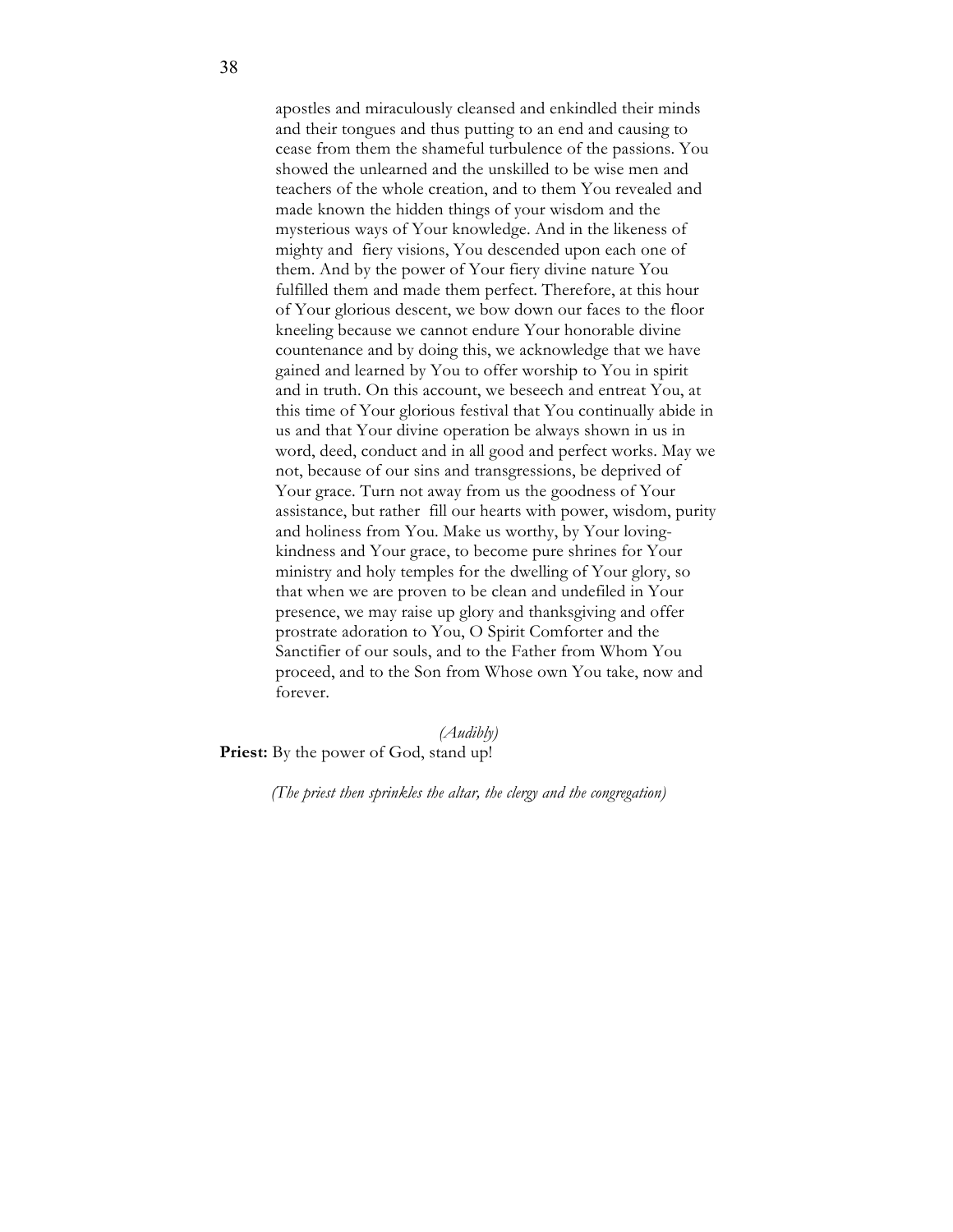# **ANTIPHON**

We confess that the Spirit the Comforter did teach us to offer proper worship to the Holy Trinity For God is indeed Spirit and all who worship Him must worship in Spirit and Truth

## **HOOTHOMO**

Priest: Lord God, the Spirit Comforter, grant to our souls absolution and to our bodies purification. Grant that we may keep in ourselves Your divine gifts and offer You continually pure worship all the days of our lives. Make us pure shrines for Your glory and for the dwelling of Your glorious divinity. Let us cry aloud and say three times, Kurieleison.

**People**: Kurieleison, Kurieleison, Kurieleison

*The Service of Pentecost is concluded*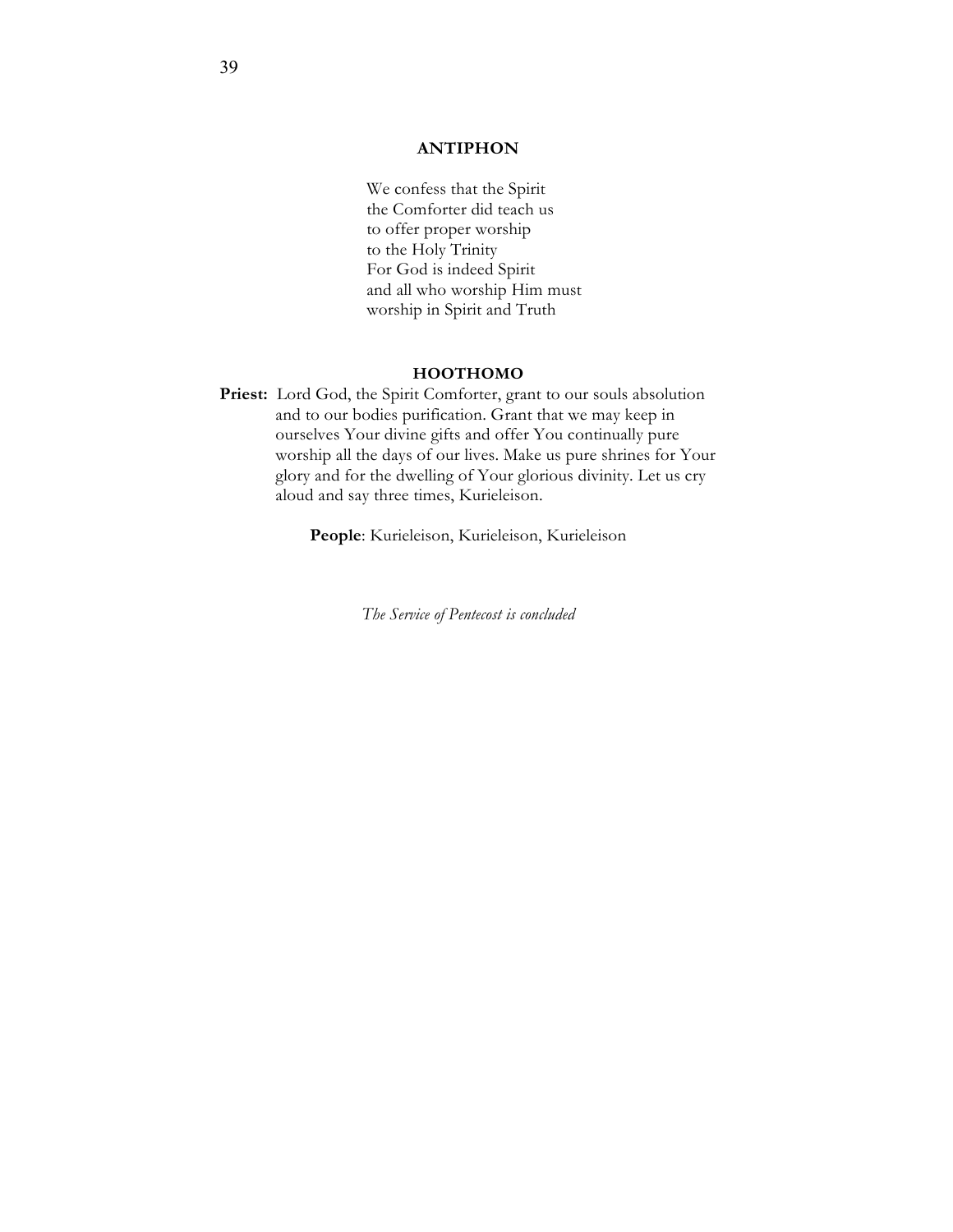**Appendix**  *Special Hymns for the Holy Qurbana*<sup>3</sup>

# *After the Gospel*

*(Quqoyo - Tone 7)*

The promise our Lord gave to His bless'd disciples On this holy festival is be-ing fulfilled The Lord told them – "unless I depart The Comforter – will not come to you." *(John 16:7)* As the apostles gathered in the Upper Room The Holy Spirit descended upon them all Halleluiah – w'Halleluiah

# *Qatholiqi (During the Fraction)*

*(Mor Ephrem – Ethbaqeth Wahdan)*

- 1. As our Savior ascended, He promised His disciples: 'Wait for the guiding Spirit Who is sent from the Father.'
- 2. Those innocent disciples Became wise and they matured When they received the Spirit, The Comforter from above.
- 3. He came down as tongues of fire And settled upon each one. His rays gave those simple men Confidence and great power.

 $\overline{a}$ 

<sup>&</sup>lt;sup>3</sup> The post-gospel hymn is adapted from English translations prepared by Zmirotho (www.Zmirotho.org). The Qatholiqi and Hoothomo hymns are based on translations prepared by the Eastern U.S. Archdiocese of the Syriac Orthodox Church of Antioch (www.syrianorthodoxchurch.org).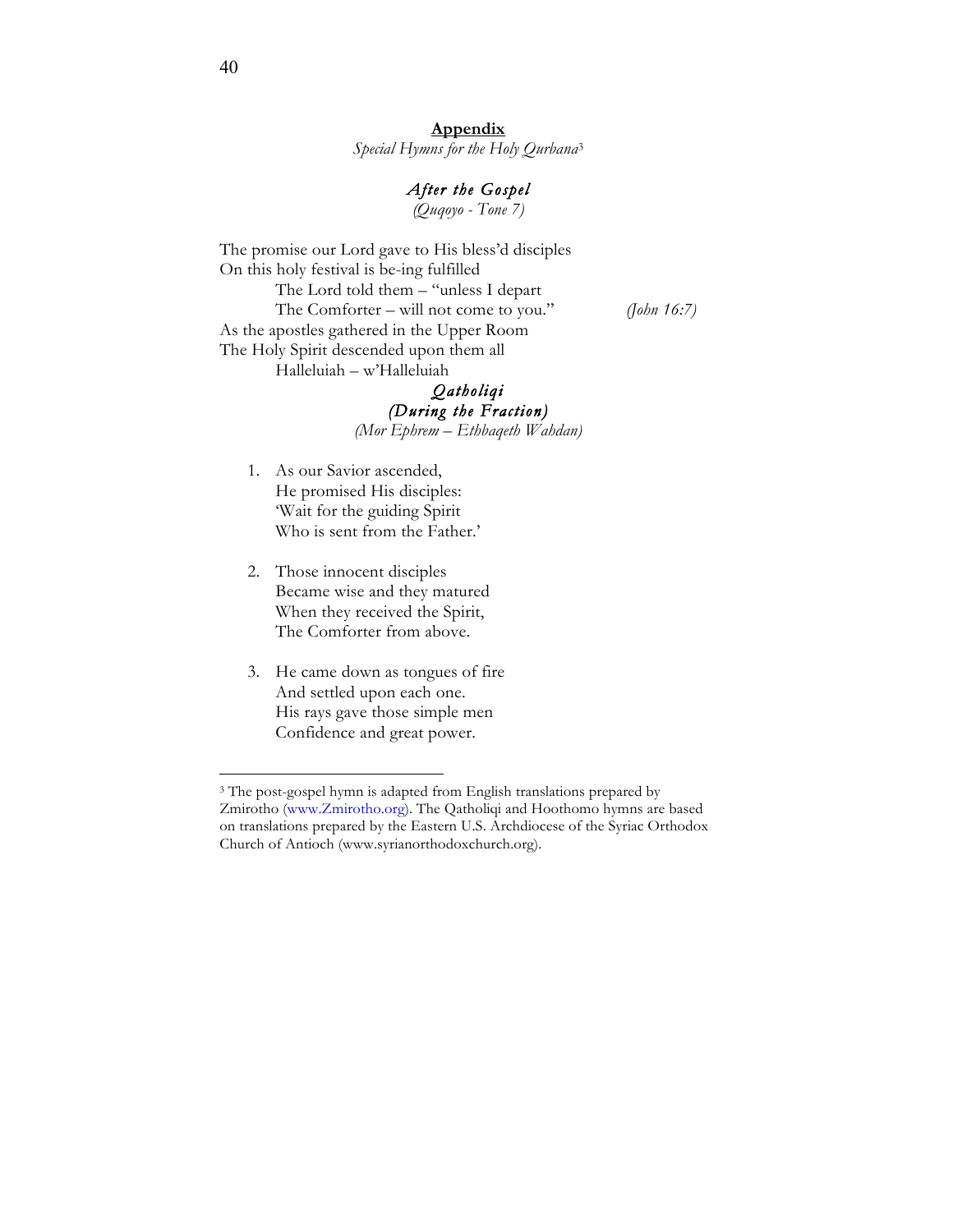*Hoothomo (Shlomo d'Abo – Tone 7)*

Today - the Holy Spirit, the Comforter, descended in the form of fiery tongues to each of the disciples who were - in the Upper Room to receive the Lord's promise